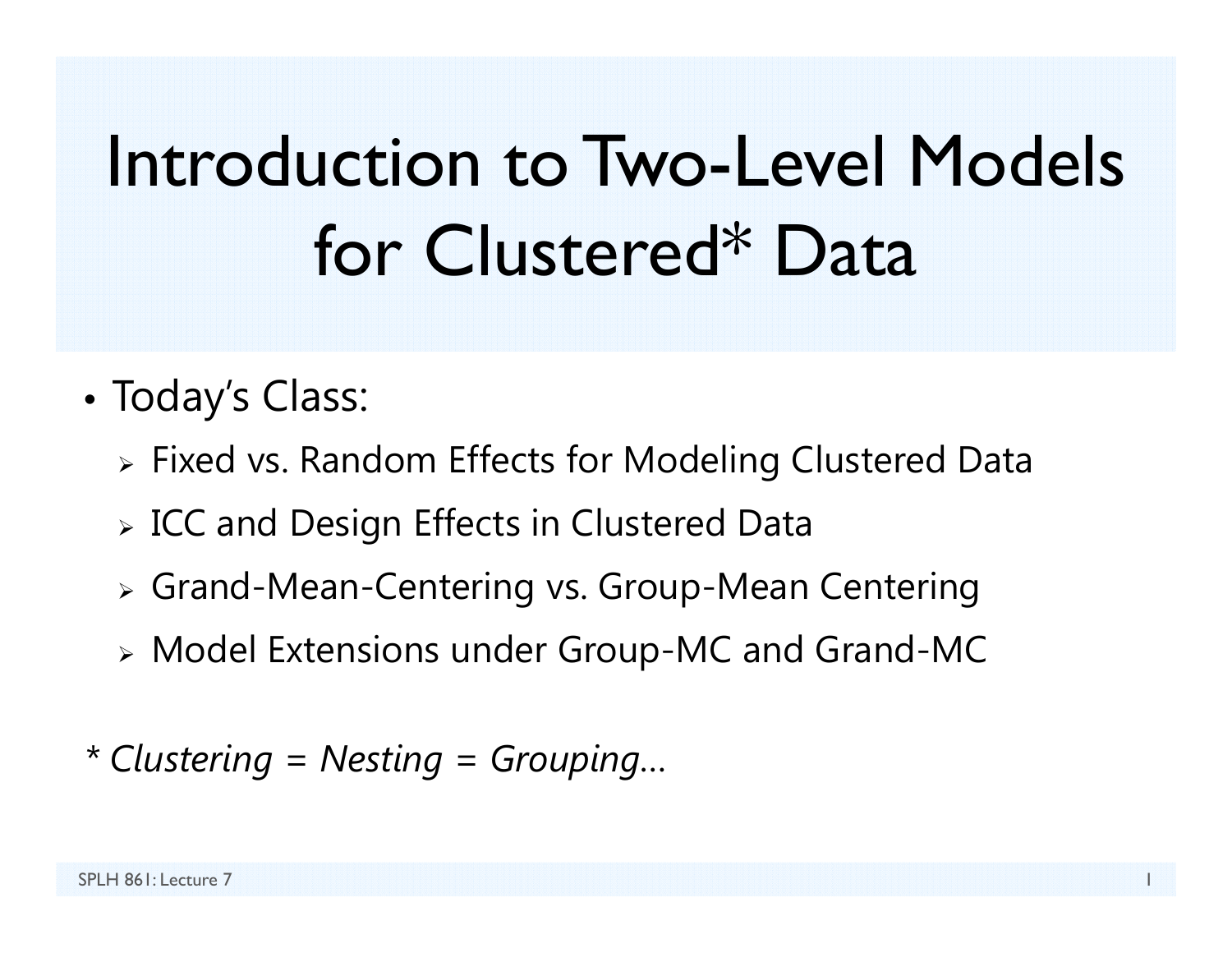## Multilevel Models for Clustered Data

- So far we've seen multivariate models to model variance and covariance (dependency) arising from repeated measures (multiple conditions or trials from the same person)
- Now we examine multivariate (multilevel) models for more general examples of nesting/clustering/grouping:
	- $\triangleright$  Students within teachers, athletes within teams
	- $\triangleright$  Siblings within families, partners within dyads
	- $\triangleright$  Employees within businesses, patients within doctors
- • Residuals of people from same group are likely to be correlated due to group differences (e.g., purposeful grouping or shared experiences create dependency)
	- $\triangleright$  Requires random effects  $\rightarrow$  multiple piles of variance to predict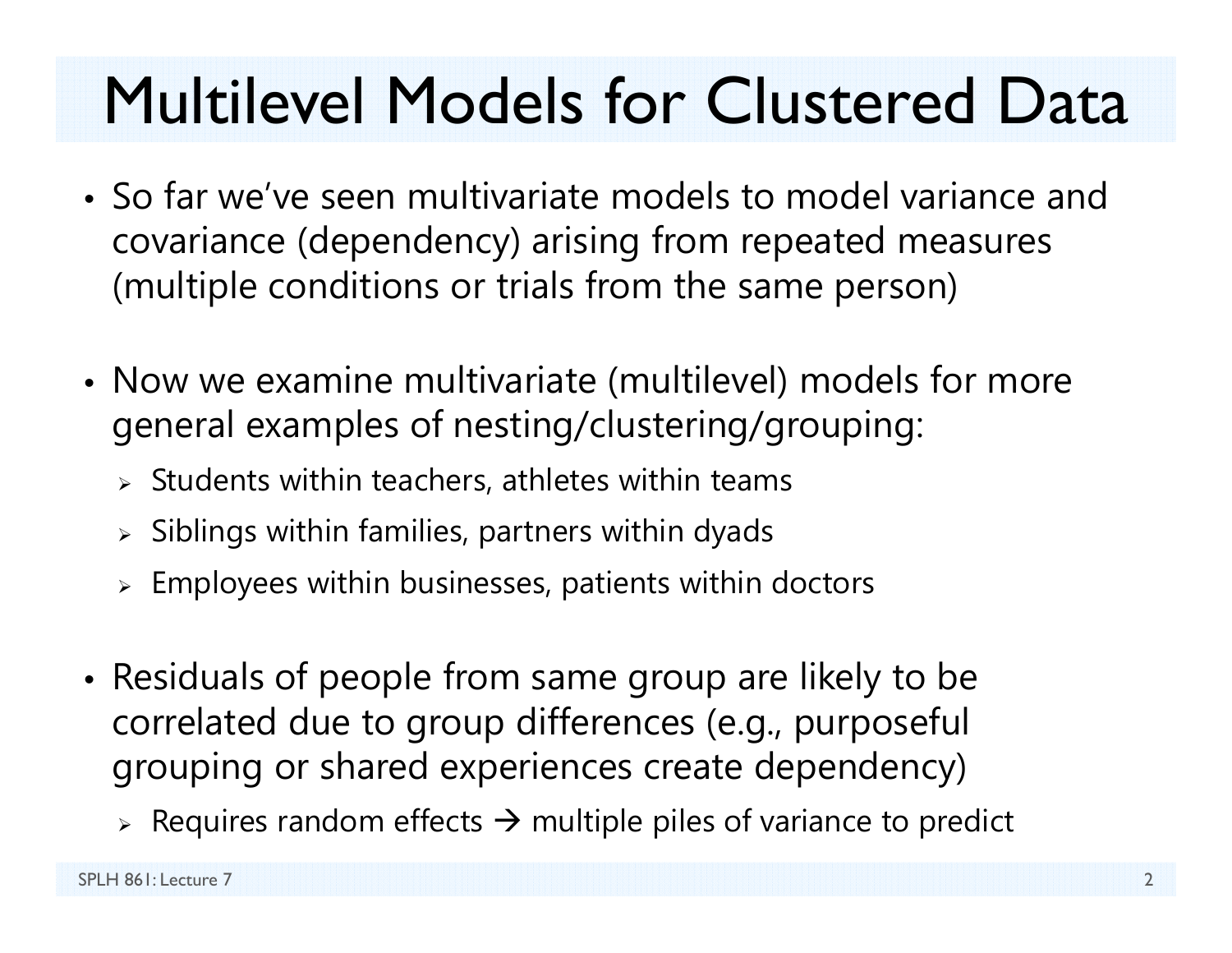# What is a Multilevel Model (MLM)?

- •• <u>Same as other terms you have heard of:</u>
	- **General Linear Mixed Model** (if you are from statistics)
		- *Mixed* = Fixed and Random effects
	- **Random Coefficients Model** (also if you are from statistics)
		- Random coefficients = Random effects
	- **Hierarchical Linear Model** (if you are from education)
		- $\mathbf{r}$ Not the same as hierarchical regression
- •• <u>Special cases of MLM:</u>
	- Random Effects ANOVA or Repeated Measures ANOVA
	- $\triangleright$  (Latent) Growth Curve Model (where "Latent"  $\rightarrow$  SEM)
	- Within-Person Variation Model (e.g., for daily diary data)
	- **Clustered/Nested Observations Model** (e.g., for kids in schools)
	- Cross-Classified Models (e.g., "value-added" models)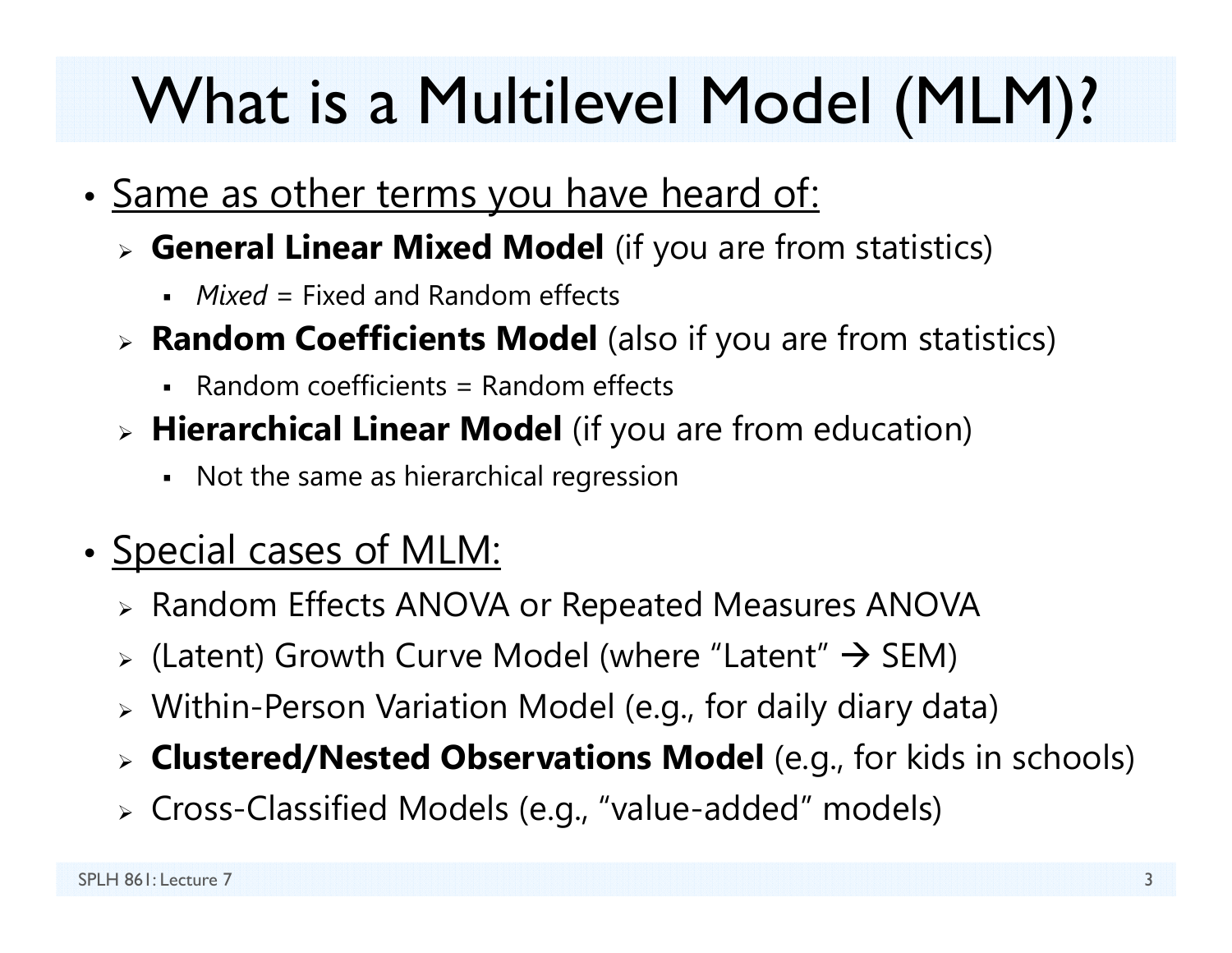## 2 Options for Differences Across Groups

### **Represent Group Differences as Fixed Effects**

- Include (#groups-1) contrasts for group membership in the **model for the means** (categorical X) $\rightarrow$  so group is NOT another "level"
- Permits inference about differences between specific groups, but you cannot include between-group predictors (group is saturated)
- Snijders & Bosker (1999) ch. 4, p. 44 recommend if #groups < 10ish

### **Represent Group Differences as a Random Effect**

- Include a **group random intercept variance in the model for the variance**, such that group differences become another "level"
- Permits inference about differences across groups more generally, for which you can test effects of between-group predictors
- Better if #groups > 10ish and you want to **predict** group differences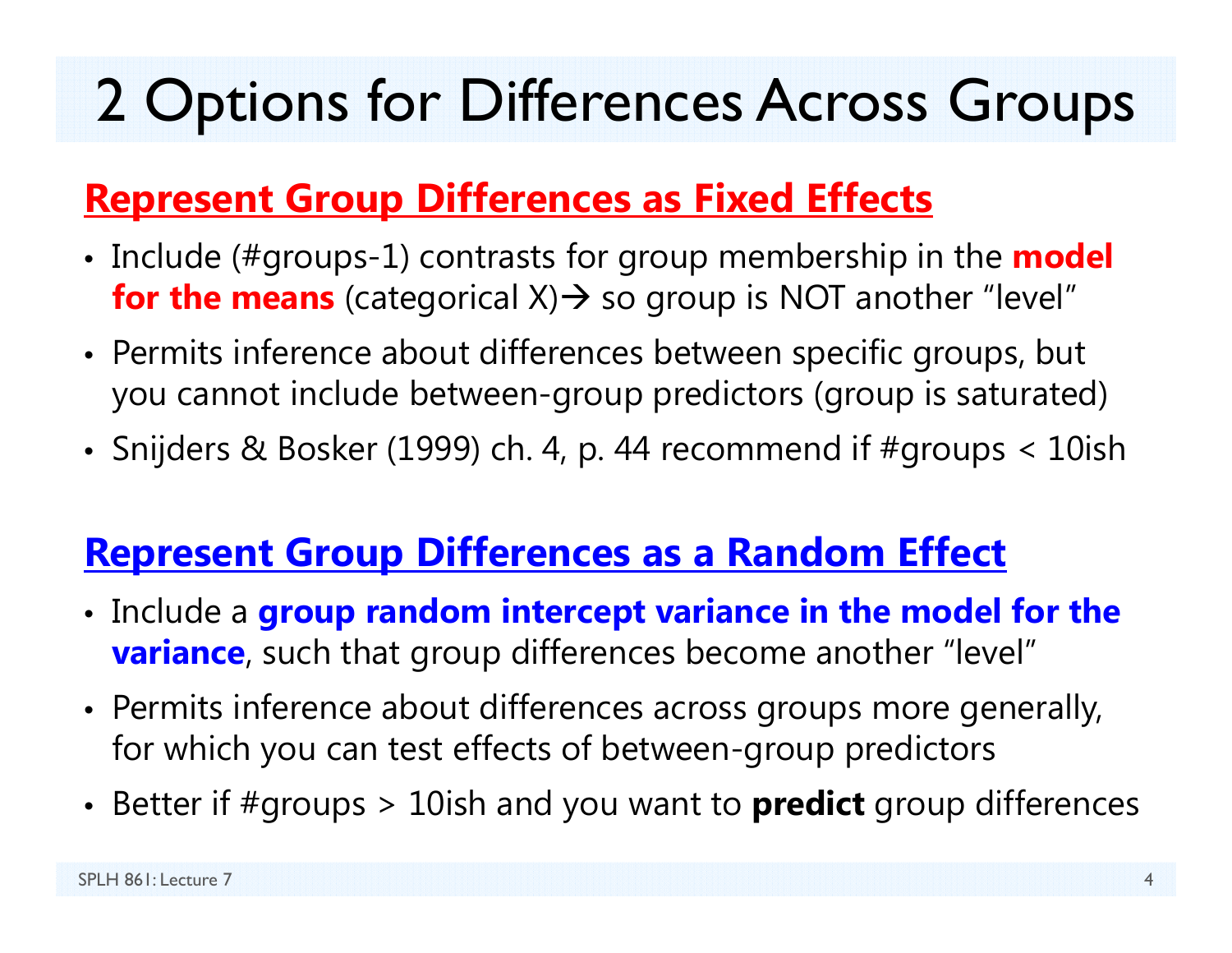## Empty Means, Random Intercept Model

### **MLM for Clustered Data:**

- Two-level notation:
	- *i* = level 1, *j* = level 2
- Level 1:

**yij <sup>=</sup>β0j + eij**

• Level 2:

 $β_{0j} = γ_{00} + U_{0j}$ 

**Fixed Intercept =grand mean (of group means)**  **Random Intercept = group-specific deviation from predicted intercept**

### **3** Total Parameters: **Model for the Means (1):**

• Fixed Intercept **γ<sub>οο</sub>** 

**Model for the Variance (2):**

•• Level-1 Variance of  ${\bf e}_{\mathsf{i}\mathsf{j}} \to \sigma_{\rm e}^2$ 

• Level-2 Variance of 
$$
U_{0j} \rightarrow \tau_{U_0}^2
$$

**Residual = person-specific deviation from group's predicted outcome** 

> **Composite equation: y**<sub>ii</sub> = (**γ**<sub>00</sub> + U<sub>0i</sub>) + e<sub>ii</sub>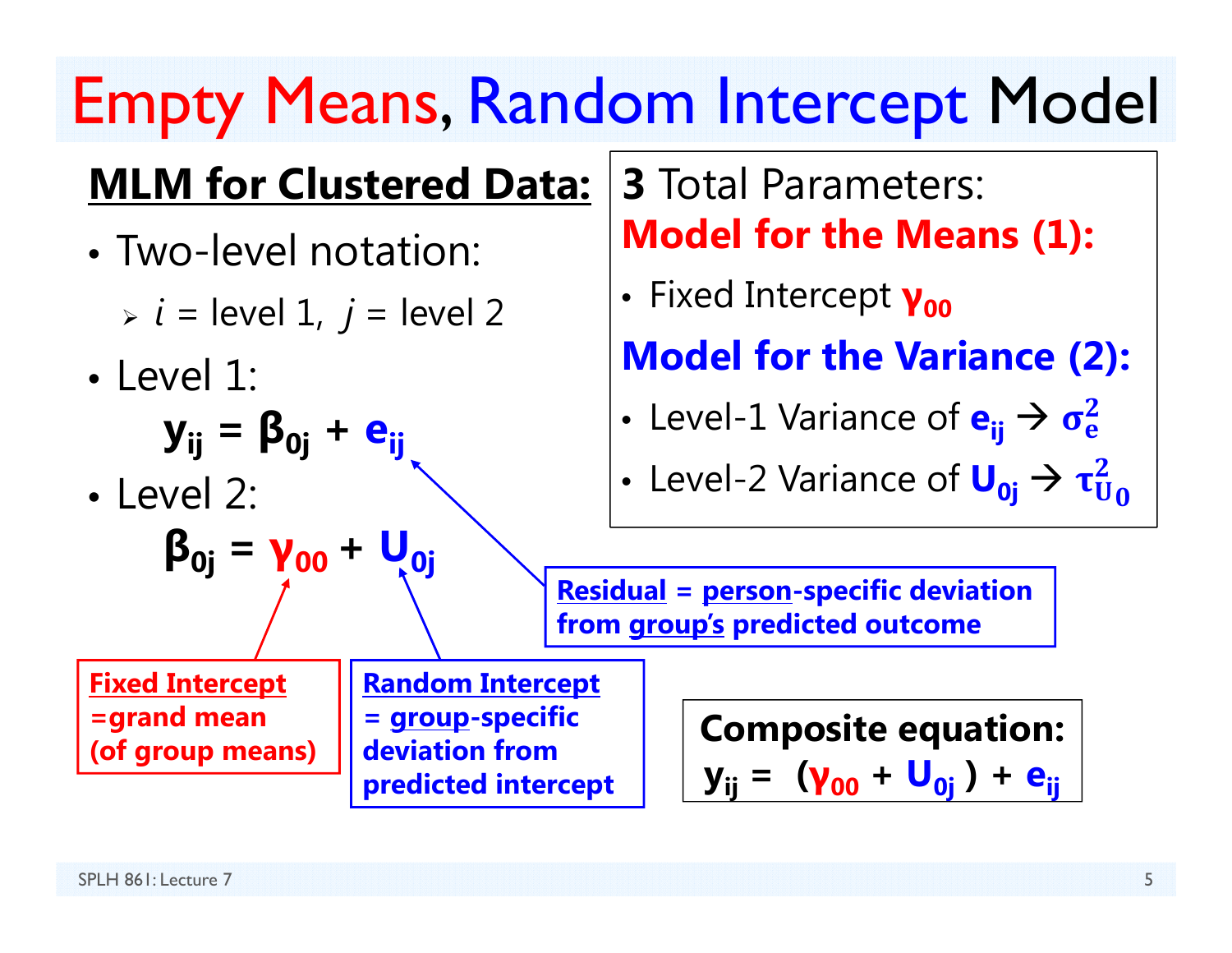## Intraclass Correlation (ICC)

### **Intraclass Correlation (ICC):**

 $\text{ICC} =$ BG  $\mathrm{BG + WG}$  $=$ Intercept Variance Intercept Variance + Residual Variance ൌ  $\tau_{\tilde{\text{U}}}$ 2<br>U<sub>0</sub>  $\tau_{\rm U}$  $_{\rm U_0}^2 + \sigma_{\rm e}^2$  $\bf{2}$  $\tau_{\tilde{\text{U}}}$ 2<br>ՍՕ  $\rightarrow$  Why don't all groups have the same mean?  $\sigma_{\rm e}$  $_{\rm e}^2$   $\rightarrow$  Why don't all people from the same group have the same outcome?

- ICC = Proportion of total variance that is **between groups**
- ICC = Average **correlation** of persons from same group
- ICC is a standardized way of expressing how much we need to worry about *dependency due to group mean differences* **(i.e., ICC is an effect size for** *constant* **group dependency)**
- Whether  $\boldsymbol{\tau_U^2}$  $\bf{2}$  $_{\mathbf{0}}$ >0 (whether ICC>0) is testable via a likelihood ratio test ( −2∆LL) against a general linear model with  $\sigma_{e}^{2}$  $\frac{2}{\mathrm{e}}$  only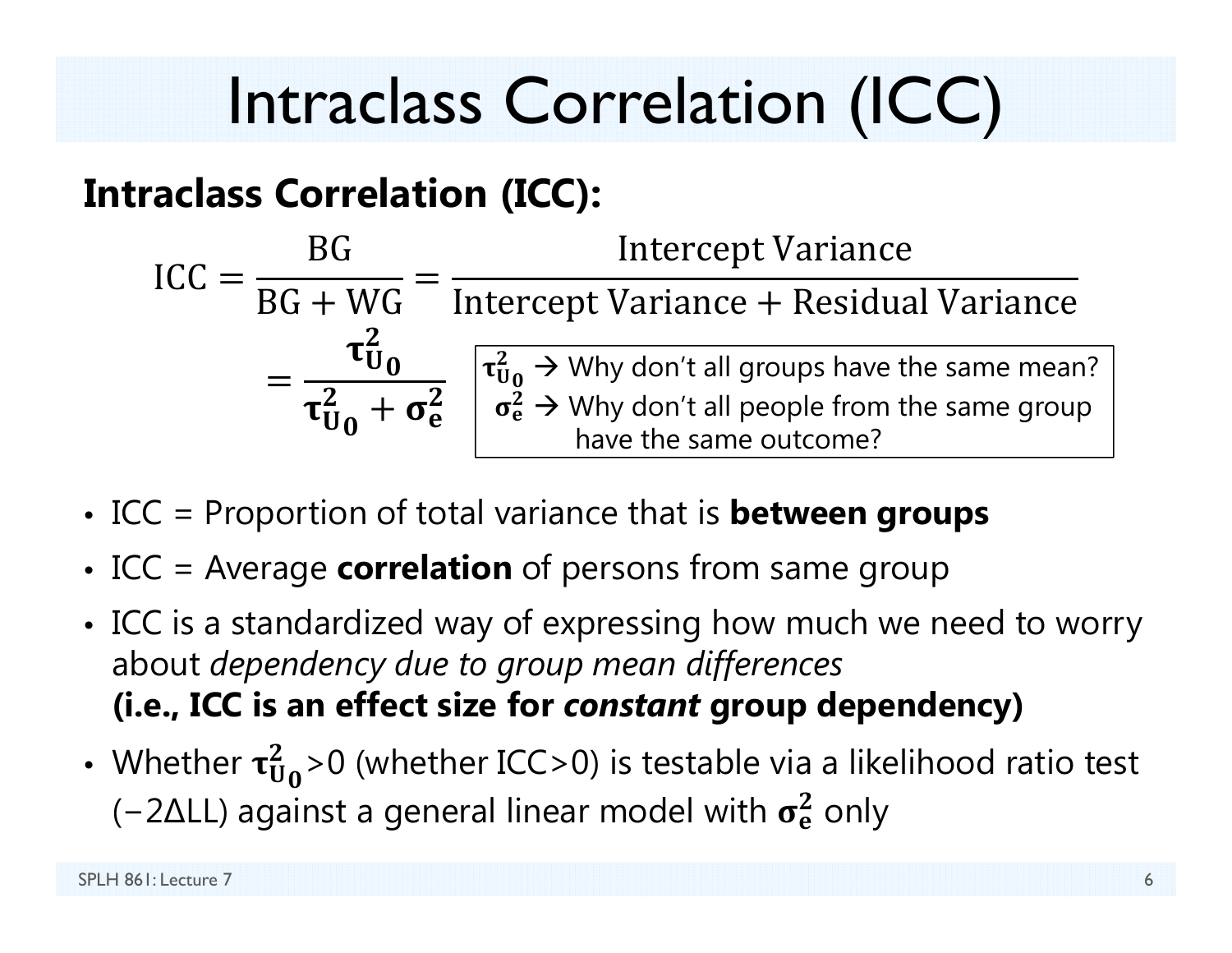

Counter-Intuitive: Between-Group Variance is in the numerator, but the ICC is the correlation within a group!



- **ICC = BTW / BTW + within**
- $\rightarrow$  Large ICC
- $\rightarrow$  Large within-group correlation

**ICC = btw / btw + WITHIN**

- $\rightarrow$  Small ICC
- $\rightarrow$  Small within-group correlation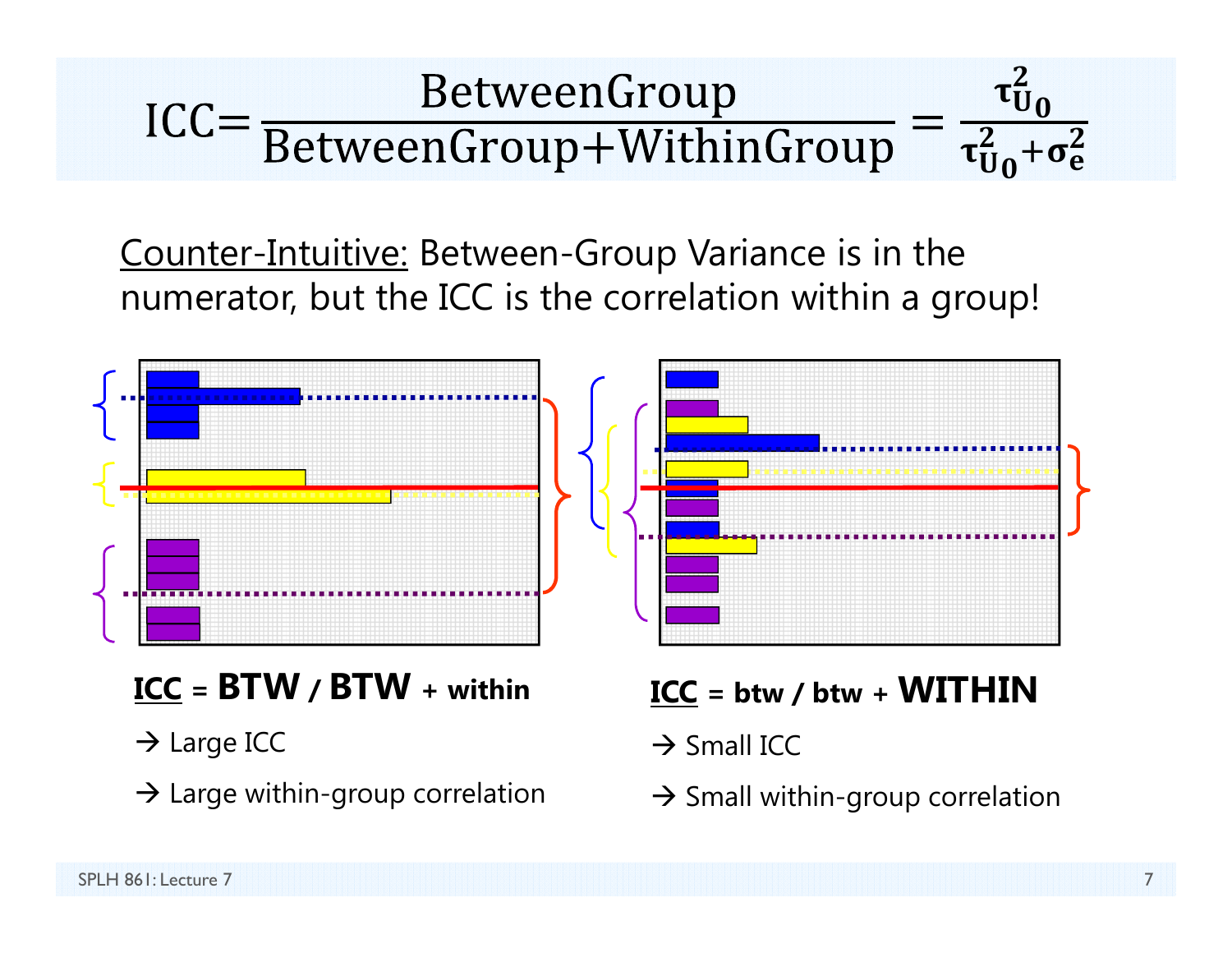# Effects of Clustering on Effective N

- • **Design Effect** expresses how much effective sample size needs to be adjusted due to clustering/grouping
- • **Design Effect** = ratio of the variance using a given sampling design to the variance using a simple random sample from the same population, given the same total sample size either way

• Design Effect = 
$$
1 + [(n-1) * ICC]
$$

# ୭୲ୟ୪ ୠୱୣ୰୴ୟ୲୧୭୬ୱ ୈୣୱ୧୬ ୣୡ୲

 $n$  = # persons  $\,$ 

from each group

- •• Effective sample size  $\rightarrow$  N<sub>effective</sub>
- • As ICC goes UP and cluster size goes UP, the effective sample size goes DOWN
	- $\triangleright$  See Snijders and Bosker (2012) for more info and for a modified formula that takes unequal group sizes into account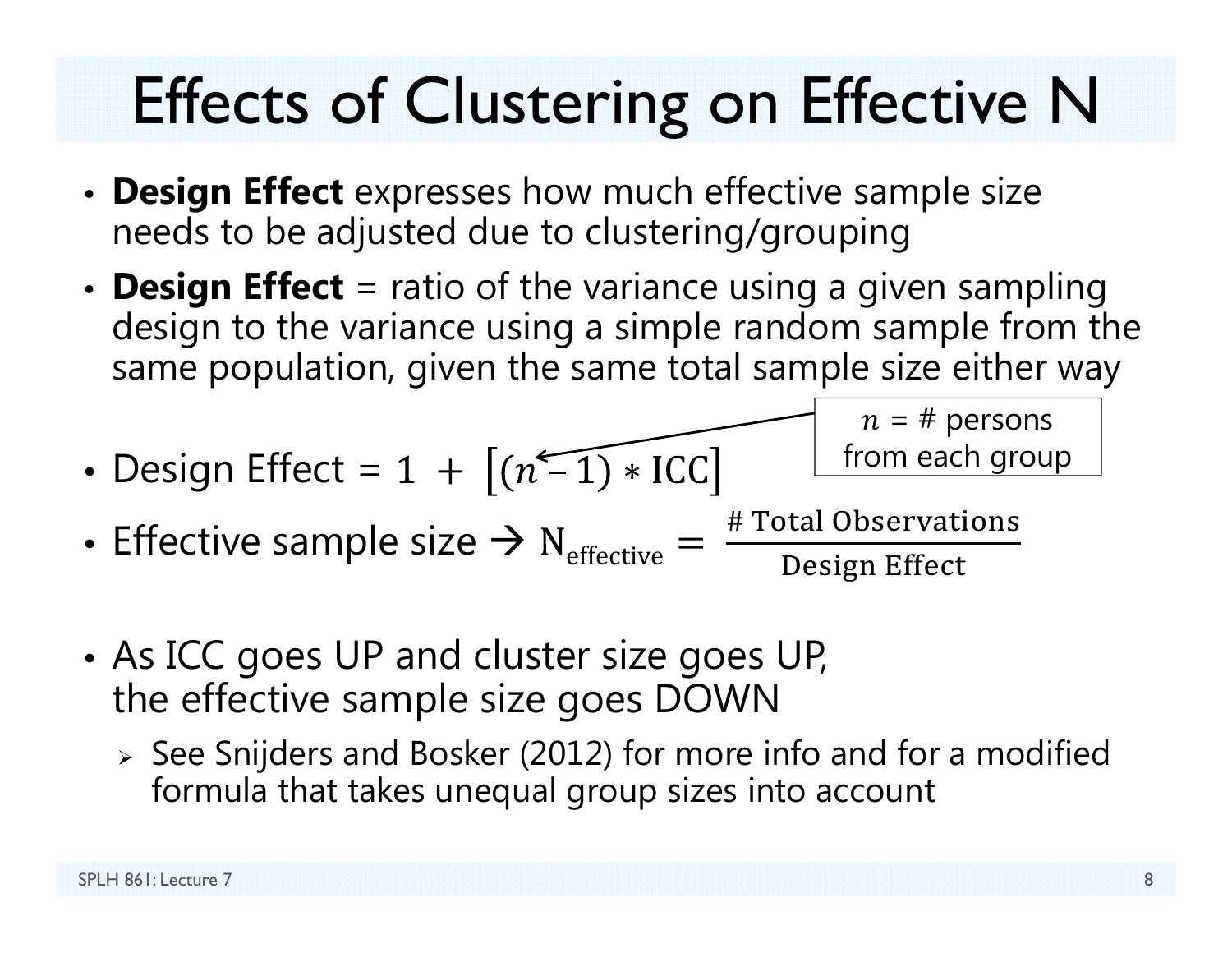## Design Effects in Two-Level Nesting

- •Design Effect =
- •• Effective sample size  $\rightarrow$  N<sub>effective</sub>

 $\epsilon_{\rm e} = \frac{\text{\# Total Observations}}{\text{Design Effect}}$ 

- *<sup>n</sup>*=5 patients from each of 100 doctors, ICC=.30?
	- Patients Design Effect = 1 + (4 \* .30) = 2.20
	- **Neffective** = 500 / 2.20 = **227** (not 500)
- *<sup>n</sup>*=20 students from each of 50 schools, ICC=.05?
	- Students Design Effect = 1 + (19 \* .05) = 1.95
	- **Neffective** = 1000 / 1.95 = **513** (not 1000)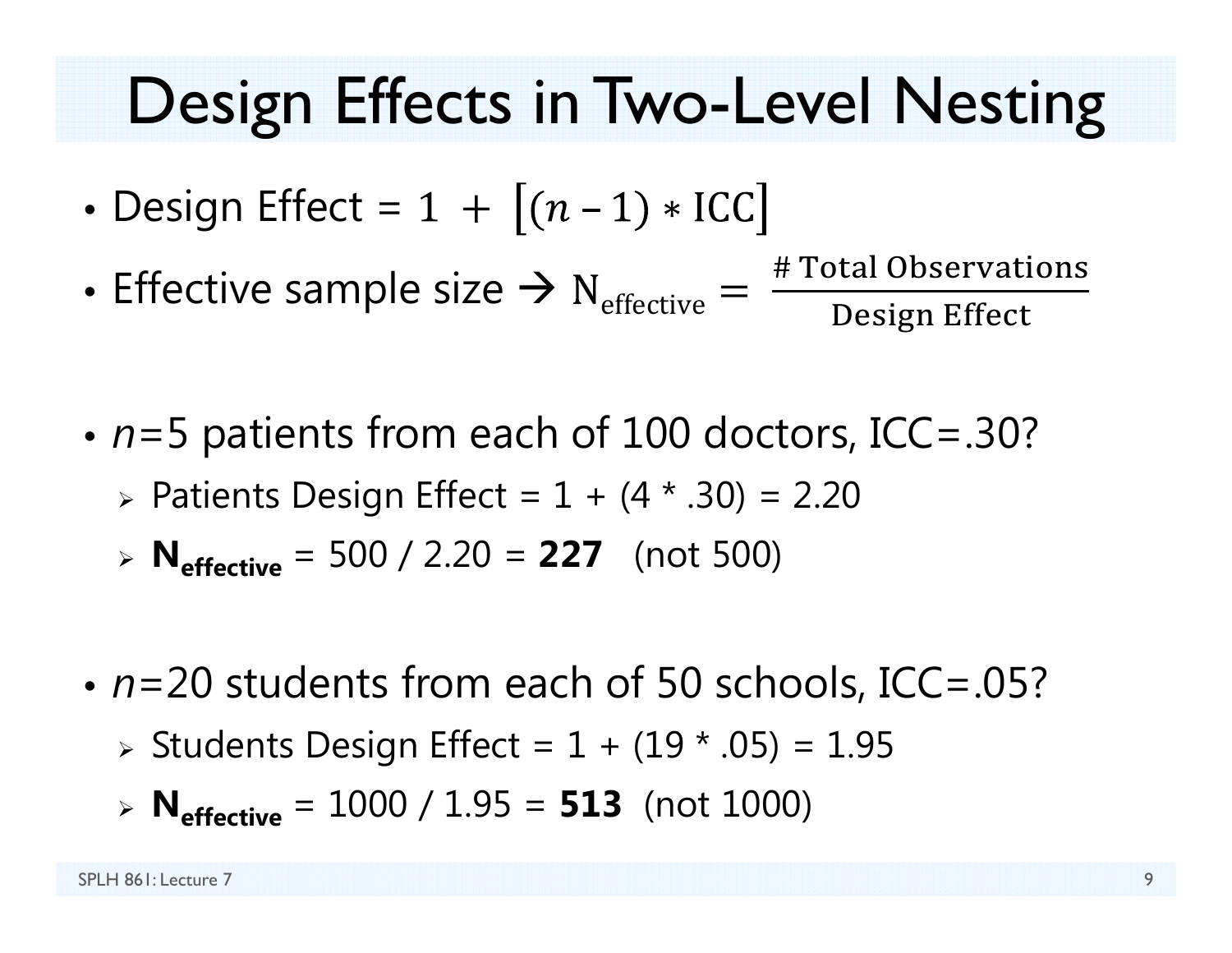## Does a non-significant ICC mean you can ignore groups and just do a regression?

- • Effective sample size depends on BOTH the ICC and the number of people per group: As ICC goes UP and group size goes UP, the effective sample size goes DOWN
	- $\triangleright\;$  So there is NO VALUE OF ICC that is "safe" to ignore, not even  $\sim\!0!$
	- An ICC=0 in an *empty (unconditional)* model can become ICC>0 after adding person predictors because reducing the residual variance leads to an increase in the random intercept variance ( *conditional* ICC > 0)
- So just do a multilevel analysis anyway…
	- $\triangleright\;$  Even if "that's not your question"… because people come from groups, you still have to model group dependency appropriately because of:
		- **▪** Effect of clustering on fixed effect SE's → **biased SEs**
		- Potential for **contextual effects** of person-level (level-1) predictors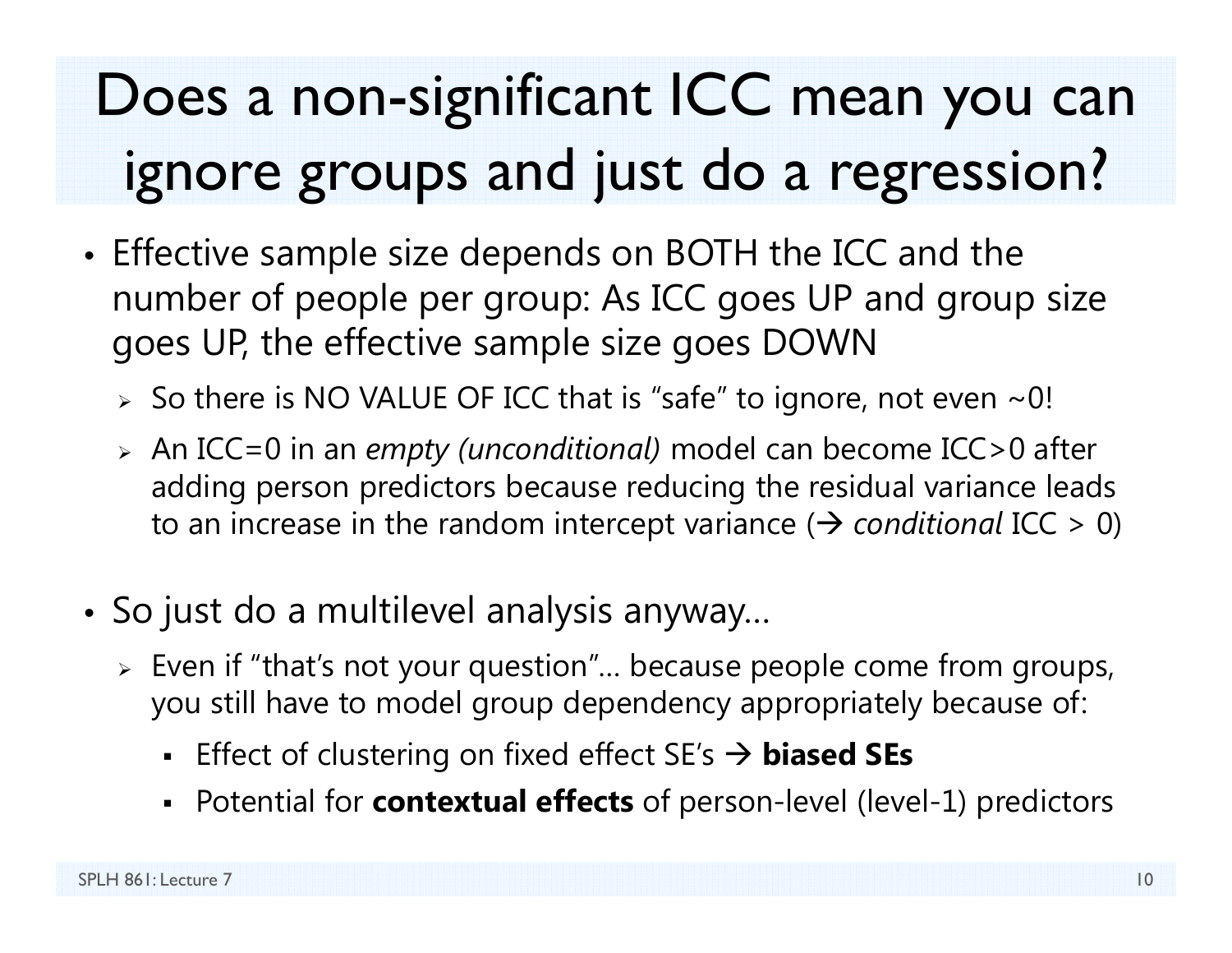### Predictors in MLM for Clustered Data Example: Achievement in Students nested in Schools

- Level-2 predictors are Group-Level Variables
	- $\triangleright\;$  Can only have fixed effects (everyone gets the same effect)
	- $\triangleright$  e.g., Does mean school achievement differ b/t rural and urban schools?
- <u>Level-1</u> predictors are <u>Person-Level</u> Variables
	- $\triangleright\;$  Can have fixed, systematically varying, or random effects over groups
	- $\triangleright$  e.g., Does student achievement differ between boys and girls?
		- Fixed effect: Is there a gender difference in achievement, period?
		- Systematically varying effect: Does the gender effect differ b/t rural and urban schools? (but the gender effect is otherwise the same within rural and within urban schools)
		- Random effect: Does the gender effect differ *randomly* across schools? (even after including group-level predictors for it via cross-level interactions)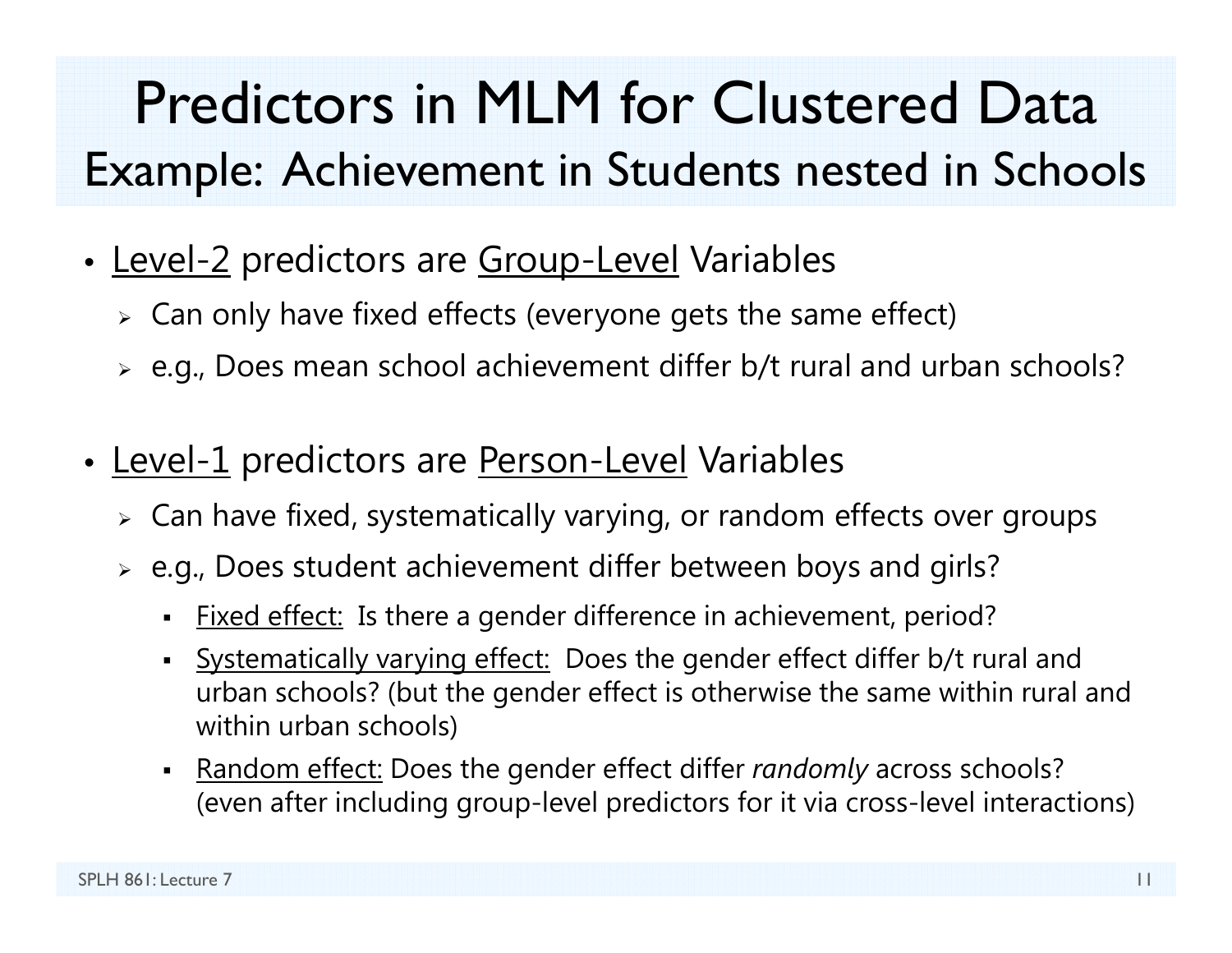## Level-1 (Person-Level) Predictors

- • Modeling of level-1 predictors is complicated (and usually done incorrectly) because **each level-1 predictor is usually really 2 predictor variables** (each with their own effect), **not 1**
- Example: Student SES when students are clustered in schools
	- $\triangleright$  Some kids have more money than other kids in their school:
		- **WG variation in SES** *(represented directly as deviation from school mean)*
	- $\triangleright$  Some schools have more money than other schools:
		- **BG variation in SES** *(represented as school mean SES or via external info)*
- • Can quantify each source of variance with an ICC
	- ICC = (BG variance) / (BG variance + WG variance)
	- ICC > 0? Level-1 predictor has BG variation (so it *could* have BG effect)
	- ICC < 1? Level-1 predictor has WG variation (so it *could* have WG effect)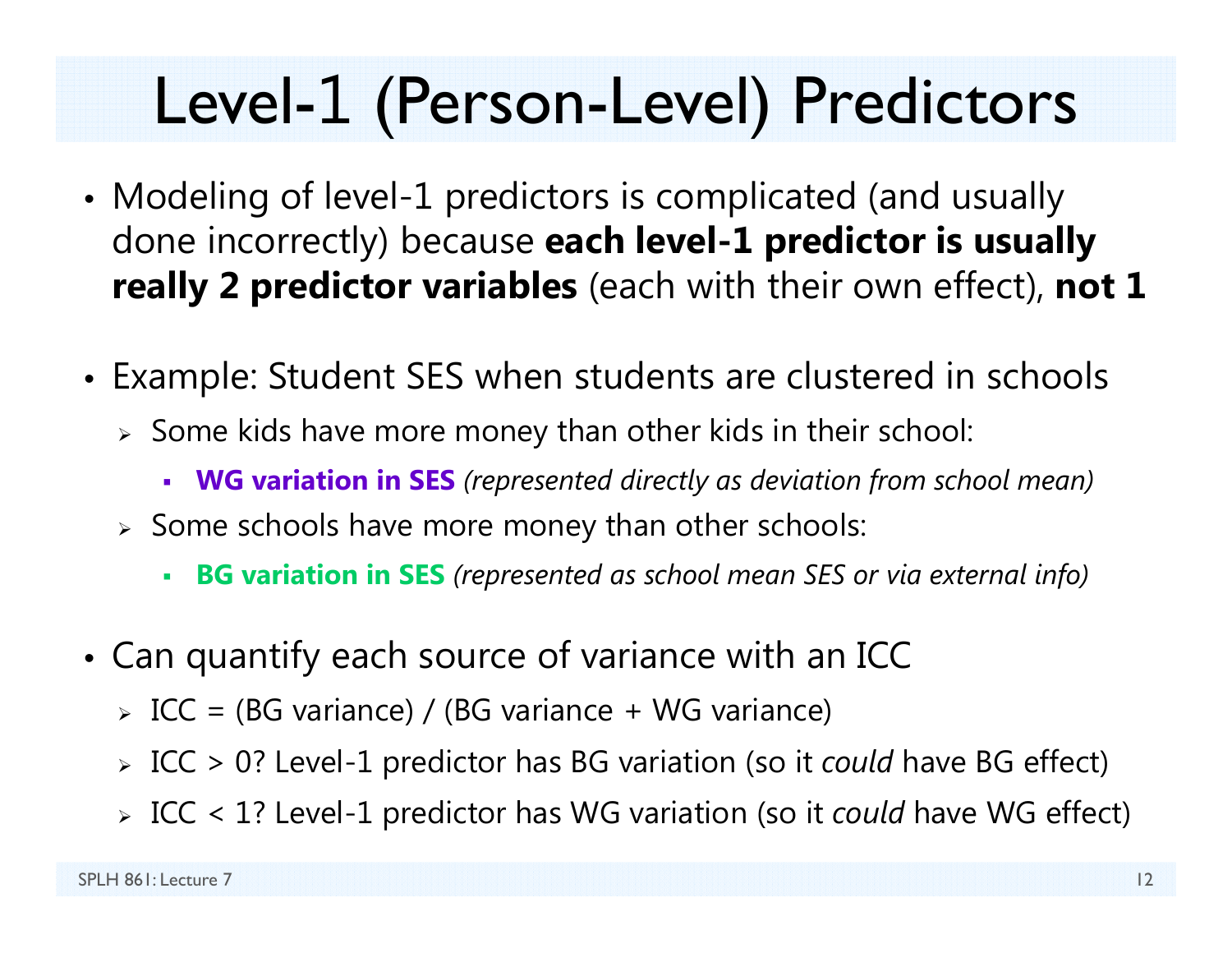### Between-Group vs. Within-Group Effects

- •• Between-group and within-group effects in <u>SAME</u> direction
	- $\triangleright$  SES $\rightarrow$  Achievement?
		- П **BG: Schools with more money than other schools may have greater mean achievement than schools with less money**
		- ▉ **WG: Kids with more money than other kids in their school may have greater achievement than other kids in their school (regardless of school mean SES)**
- Between-group and within-group effects in <u>OPPOSITE</u> directions
	- $\triangleright$  Body mass  $\rightarrow$  life expectancy in animals (Curran and Bauer, 2011)?
		- ⊔ **BG: Larger species tend to have longer life expectancies than smaller species (e.g., whales live longer than cows, cows live longer than ducks)**
		- **WG: Within a species, relatively bigger animals have shorter life expectancy (e.g., fat ducks die sooner than skinny ducks)**
- Variables have **different meanings** and **different scales** across levels (so "one-unit" effects will rarely be the same across levels)!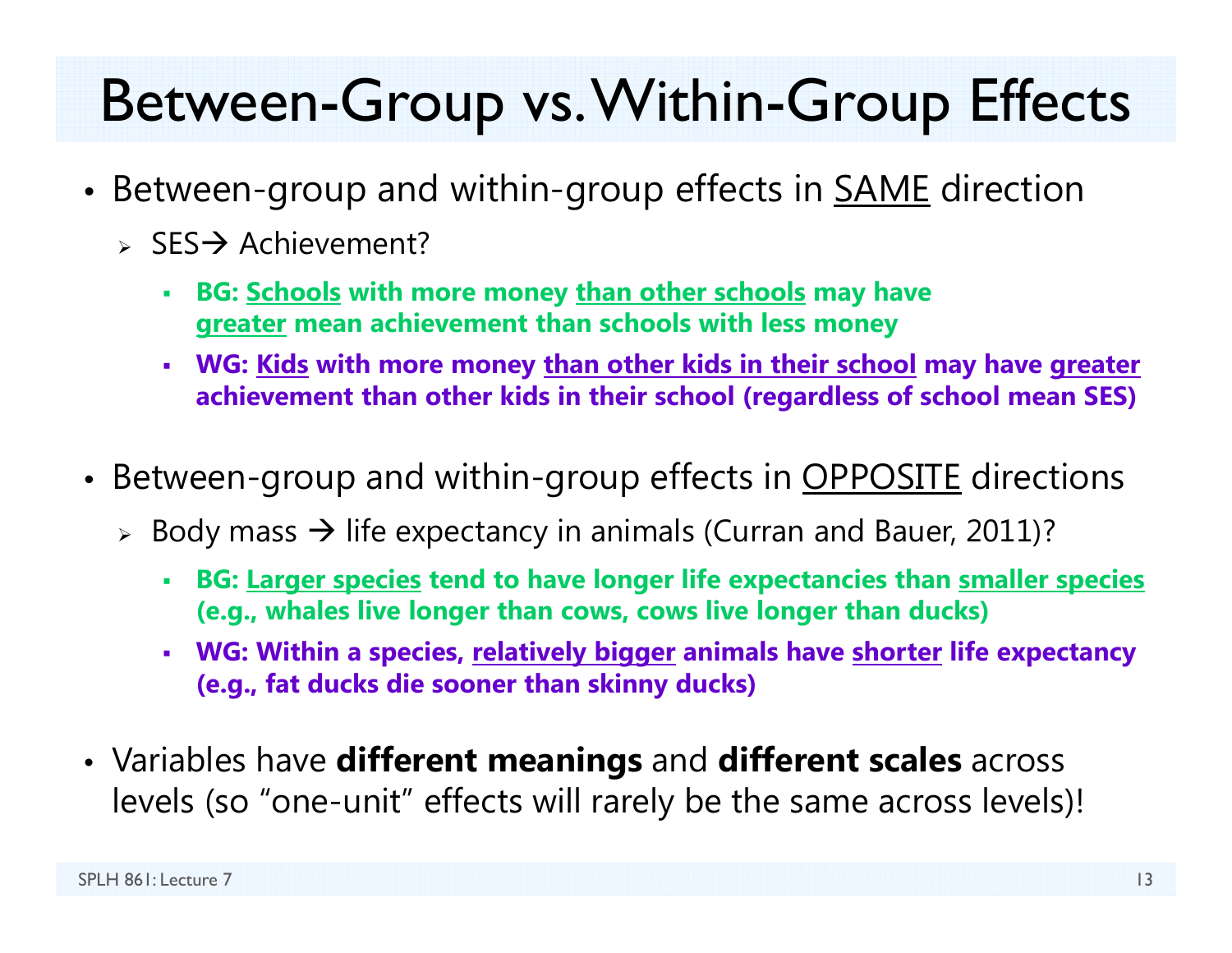#### Model Predictors (level- $1\ \mathrm{x} =$ )

### • Level-2 effect of  $\mathbf{x_{ij}}$ :

- $\triangleright$  The level-2 effect of  $\mathrm{x_{ij}}$  can be represented by the group's mean across its persons of level-1  $\mathrm{x_{ij}}$  (labeled as  $\mathbf{G M x_{j}}$  or  $\overline{\mathbf{X}}_{\mathbf{j}})$
- **GMxj** should be centered at a CONSTANT (grand mean or conceptually other useful value) so that 0 is meaningful, just like any other predictor

### • Level-1 effect of  $\mathbf{x_{ij}}$  has two options:

- $\triangleright$  "Grand-mean-centering (Grand-MC)"  $\rightarrow$  L1 $\rm{x_{ij}}$  =  $\rm{x_{ij}}$   $C$ 
	- $\rightarrow$  level-1 predictor is centered using a CONSTANT (often but not necessarily the grand mean; it's just called that)
- $\triangleright$  "Group-mean-centering (Group-MC)"  $\rightarrow$  WG $\rm{x_{ij}} = x_{ij} \overline{X}_{ji}$ → level-1 predictor is centered using a <u>level-2 VARIABLE</u>
- $\triangleright$  The interpretation of the level-2 effect of  $\boldsymbol{\mathrm{x}}_{\mathsf{i}\mathsf{j}}$  WILL DIFFER based on which centering method you choose for the level-1 effect of  $\mathrm{x}_{\mathbf{ij}}!$ 
	- Grand-MC is more common in clustered data, so we'll use this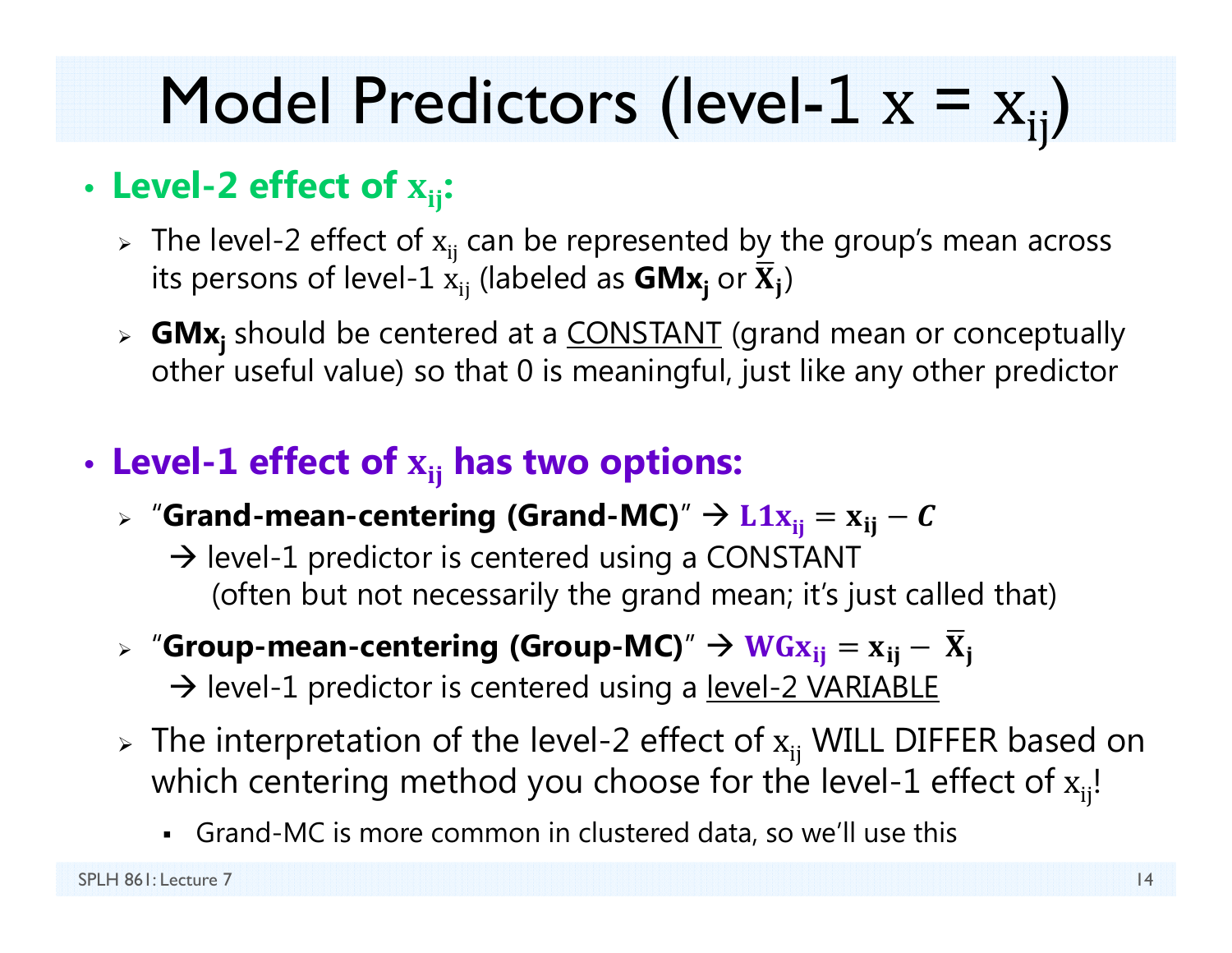## 3 Kinds of Effects for Level-1 Predictors

#### • **Is the Within-Group (WG; level-1) fixed effect significant?**

- > If you have higher predictor values <u>than others in your group</u>, do you also have higher outcomes values than others in your group, such that the within-group deviation  $WG_{X_{ii}}$  $\sigma_{\rm e}^2$ )?
- $\triangleright$  Given directly by the level-1 effect of WG<sub>X<sub>ii</sub></sub> if using Group-MC —OR given directly by the level-1 effect of  $L1x_{ij}$  if using Grand<sup>2</sup>-MC and including GM<sub>x<sub>j</sub> at level 2 (without GM<sub>x<sub>i</sub></sub>, the level-1 effect of  $L1x_{ij}$  if using Grand-MC is the smushed effect)</sub>

#### • **Is the Between-Group (BG; level-2) fixed effect significant?**

- > Are groups with higher predictor values <u>than other groups</u> also higher on Y than other groups, such that the group mean of the person-level predictor  $GMx_i$  $\tau_{\rm U}$  $^2_{\rm U_0}$ )?
- Given directly by level-2 effect of GMx<sub>j</sub> if using Group-MC for the level-1 predictor (or can be requested via ESTIMATE if using Grand-MC for the level-1 predictor)

#### •**Are the BG and WG effects different: Is there a level-2 contextual effect?**

- $\triangleright$  After controlling for the absolute value of the level-1 predictor for each person, is there still an incremental contribution from the group mean of the predictor (i.e., does a group's general tendency predict  $\tau^2_{\mathrm{U}}$  $_{\rm U_0}^2$  above and beyond the person-specific predictor value)?
- $\triangleright$  Given directly by level-2 effect of GMx<sub>j</sub> if using Grand-MC for the level-1 predictor (or can be requested via ESTIMATE if using Group-MC for the level-1 predictor)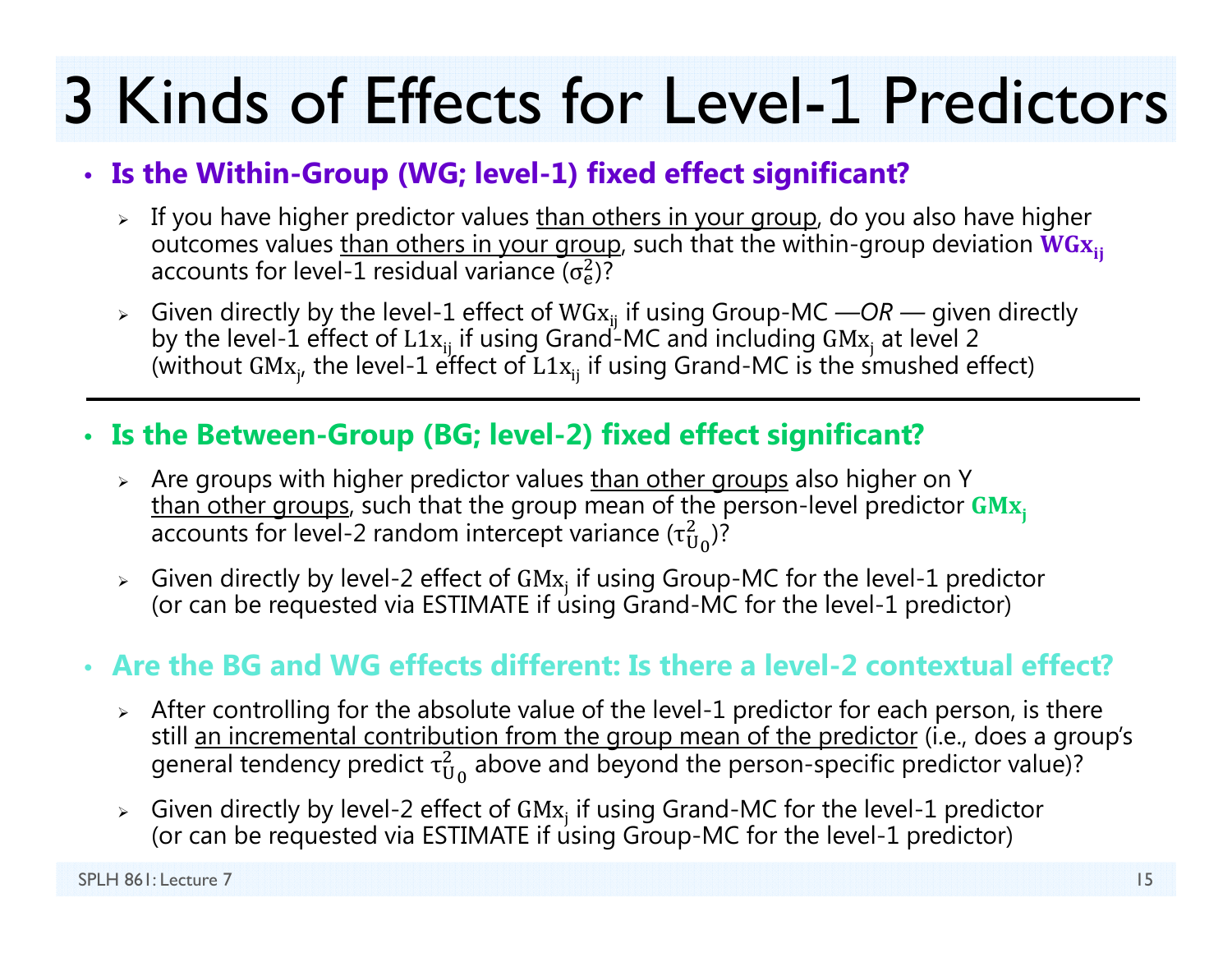## Contextual Effects in Clustered Data

- Grand-MC can be more convenient in clustered data due to its ability to directly provide level-2 contextual effects (that are often of interest)
- Example: Effect of SES for students (nested in schools) on achievement:
- $\,$  Grand-MC of level-1 student  $\mathrm{SES}_{\mathrm{ij}}$  , school mean  $\mathrm{SES}_{\mathrm{j}}$  included at level 2  $\,$ 
	- $\triangleright$  At level-1  $\rightarrow$  L1\_SES $_{\rm ij}$   $=$  SES $_{\rm ij}$   $C$   $\,$  At level-2  $\rightarrow$  BG\_SES $_{\rm ij}$   $=$  SES $_{\rm j}$   $C$
	- Level-1 **WG** effect: Effect of being rich kid relative to your school (is purely WG after *statistically* controlling for  $\overline{\rm SES}_i$ )
	- Level-2 **Contextual** effect: Incremental effect of going to a rich school (after *statistically* controlling for kid SES<sub>ii</sub>)
- $\,\, {\bf Group\text{-}MC}$  of level-1 student  $\text{SES}_{\text{ij}}$ , school mean  $\text{SES}_{\text{j}}$  included at level 2
	- $\triangleright$  At level-1  $\rightarrow$   $\textsf{WG\_SES}_{\textsf{ij}}= {\textsf{SES}}_{\textsf{ij}}-{\textsf{SES}}_{\textsf{ij}}-{\textsf{SES}}_{\textsf{ij}}-{\textsf{CES}}_{\textsf{ij}}-{\textsf{CES}}_{\textsf{ij}}-{\textsf{C}}$
	- Level-1 **WG** effect: Effect of being rich kid relative to your school (is already purely WG because of centering around  $\overline{\text{SES}}_i$ )
	- > Level-2 **BG** effect: Effect of going to a rich school NOT controlling for kid SES<sub>ij</sub>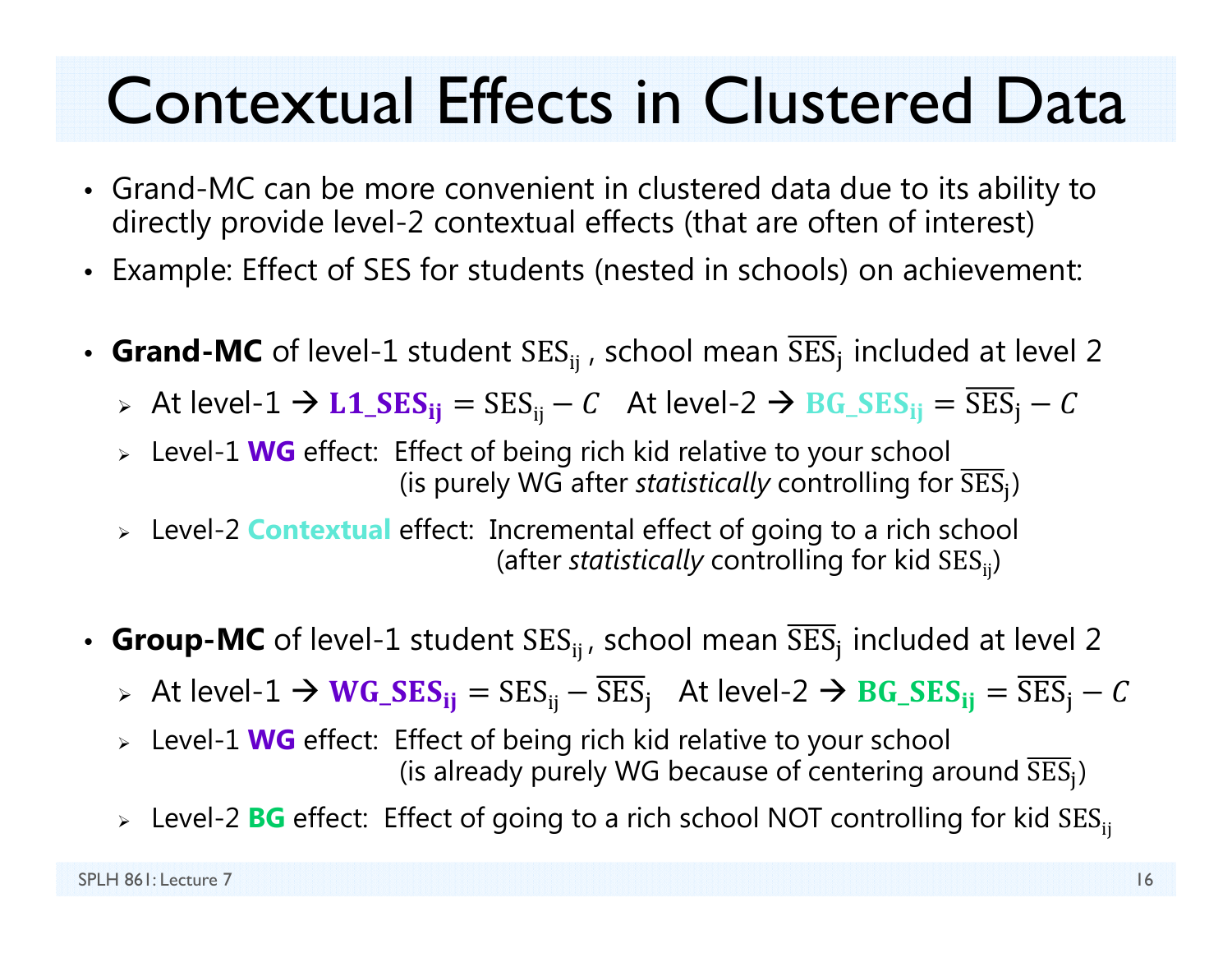### WRONG WAY: Clustered Data Model withܑܒ **represented at Level 1 Only:** WG and BG Effects are **Smushed Together**

ܠܑܒ **is grand-mean-centered into L1xij, WITHOUT GMxj at L2:**

Level 1: 
$$
y_{ij} = \beta_{0j} + \beta_{1j}(\mathbf{L} \mathbf{1} \mathbf{x}_{ij}) + \mathbf{e}_{ij}
$$

Level 2: 
$$
\beta_{0j} = \gamma_{00} + U_{0j}
$$

\n $\beta_{1j} = \gamma_{10}$ 

\n $\gamma_{10} = \text{``smushed''}$ 

\nWG and BG effects

 $\text{L1x}_{ij} = \text{x}_{ij} - C \rightarrow \text{it still}$ **has both Level-2 BG and Level-1 WG variation** 

**Because L1x<sub>ij</sub> still contains its original 2 different kinds of variation (BG and WG), its 1 fixed effect has to do the work of 2 predictors!**

**A \*smushed\* effect is also referred to as the** *convergence***,** *conflated***, or** *composite* **effect**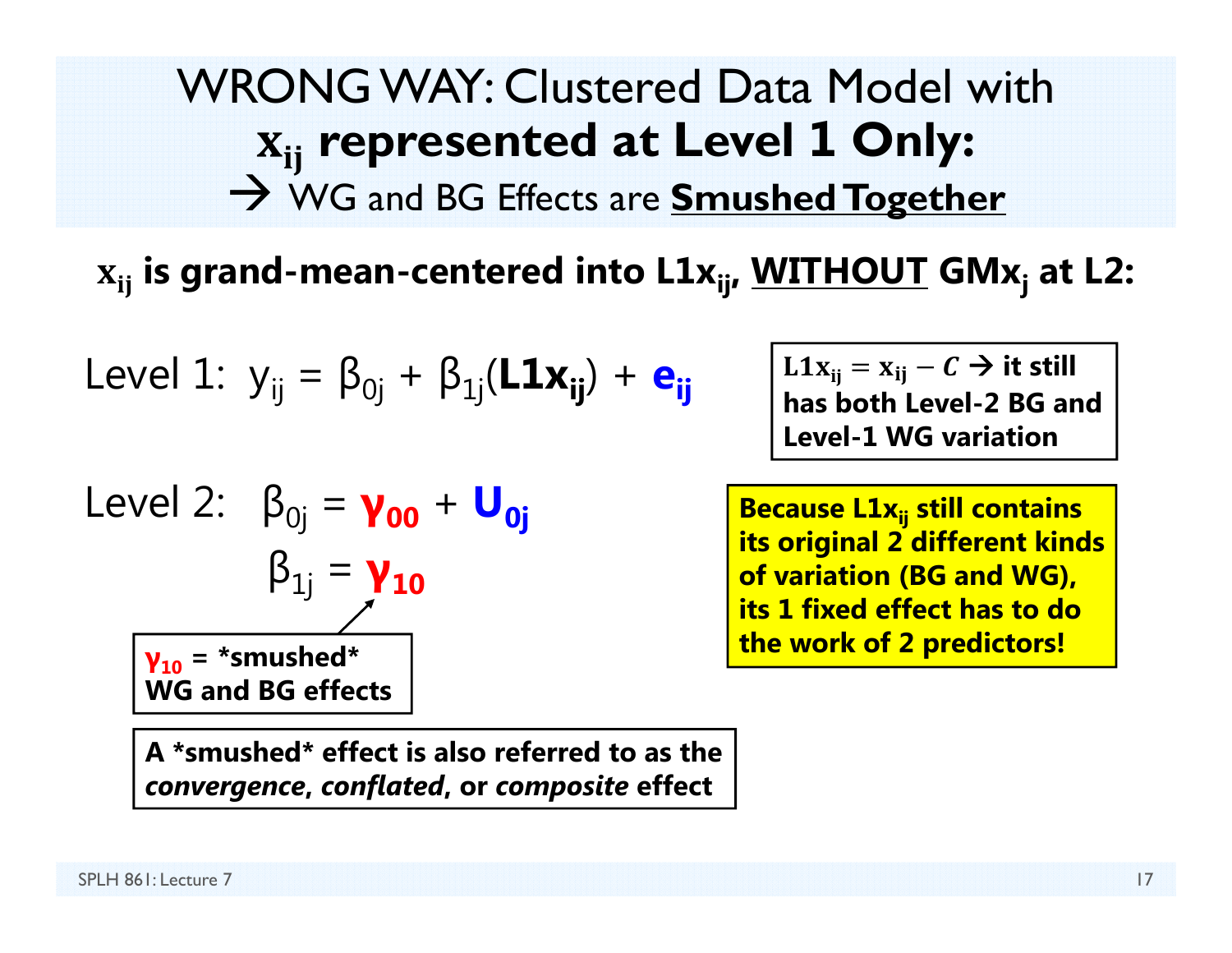### Convergence (Smushed) Effect of a Level-1 Predictor



- **The convergence effect will often be closer to the within-group effect** (due to larger level-1 sample size and thus smaller SE)
- **It is the rule, not the exception, that between and within effects differ** (Snijders & Bosker, 1999, p. 52-56, and personal experience!)
- However—when grand-mean-centering a level-1 predictor, **convergence is testable** by including a **contextual effect (carried by the group mean)**  for how the **BG effect** differs from the **WG effect**…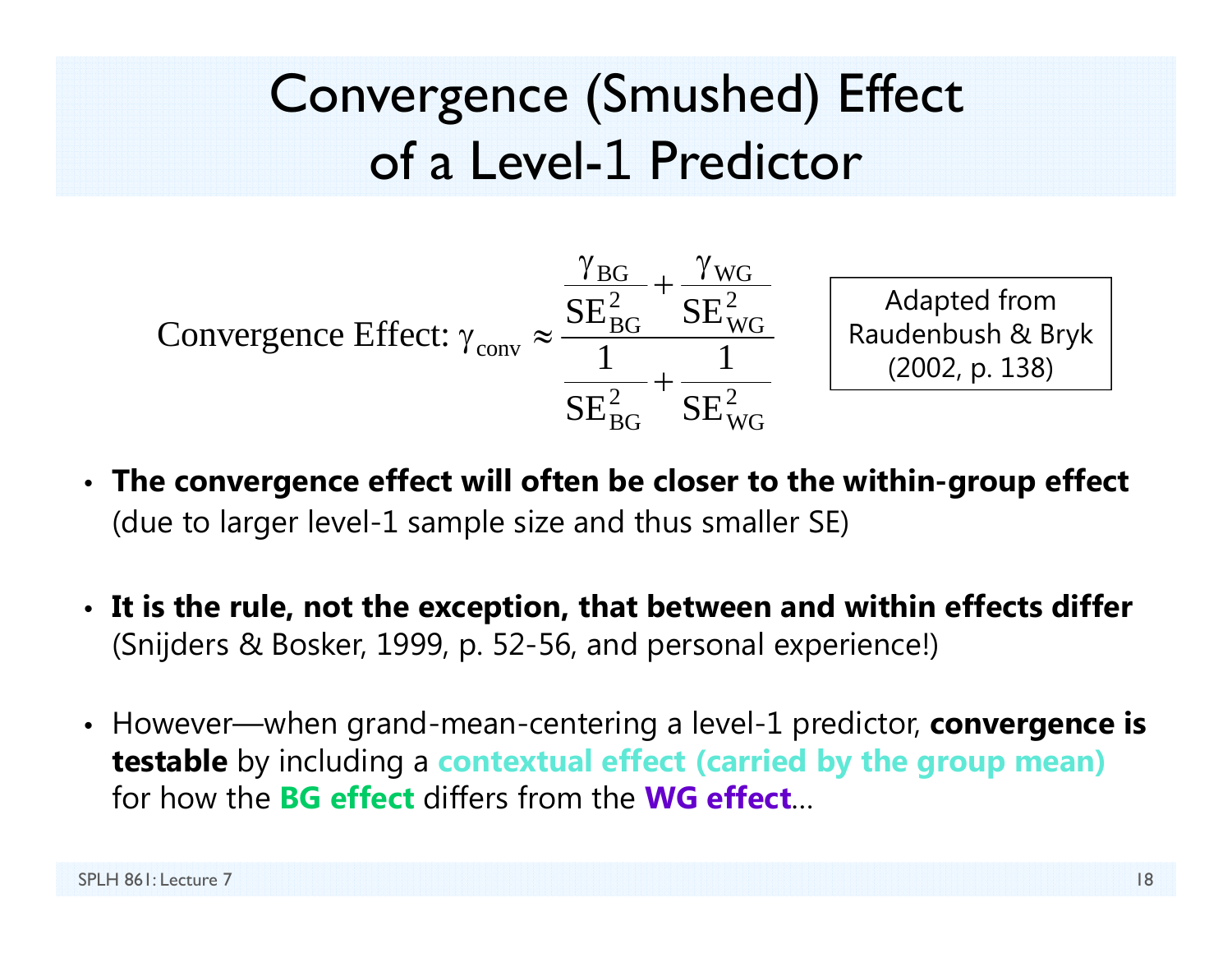#### Clustered Data Model with **Grand-Mean-Centered Level-1**∸ **^**ij

 $\rightarrow$  Model tests difference of WG vs. BG effects (It's been fixed!)

ܠܑܒ **is grand-mean-centered into L1xij, WITH GMxj at L2:**

Level 1: 
$$
y_{ij} = \beta_{0j} + \beta_{1j}(\mathbf{L} \mathbf{1} \mathbf{x}_{ij}) + \mathbf{e}_{ij}
$$

 $L1x_{ij} = x_{ij} - C \rightarrow it$  still **has both Level-2 BG and Level-1 WG variation** 

$$
Level 2: \beta_{0j} = \gamma_{00} + \gamma_{01}(GMx_j) + U_{0j} \begin{bmatrix} G \\ G \end{bmatrix}
$$
\n
$$
\beta_{1j} = \gamma_{10}
$$

 $GMx_j = \overline{X}_j - C \rightarrow$  it has **only Level-2 BG variation**

**γ10 becomes the WG effect** *unique* **level-1 effect after controlling for GMx** 

**γ01** *becomes* **the contextual effect that indicates how the BG effect differs from the WG effect**   $\rightarrow$  *unique* level-2 effect after controlling for  $\rm L1x_{ij}$ **does group matter beyond individuals?**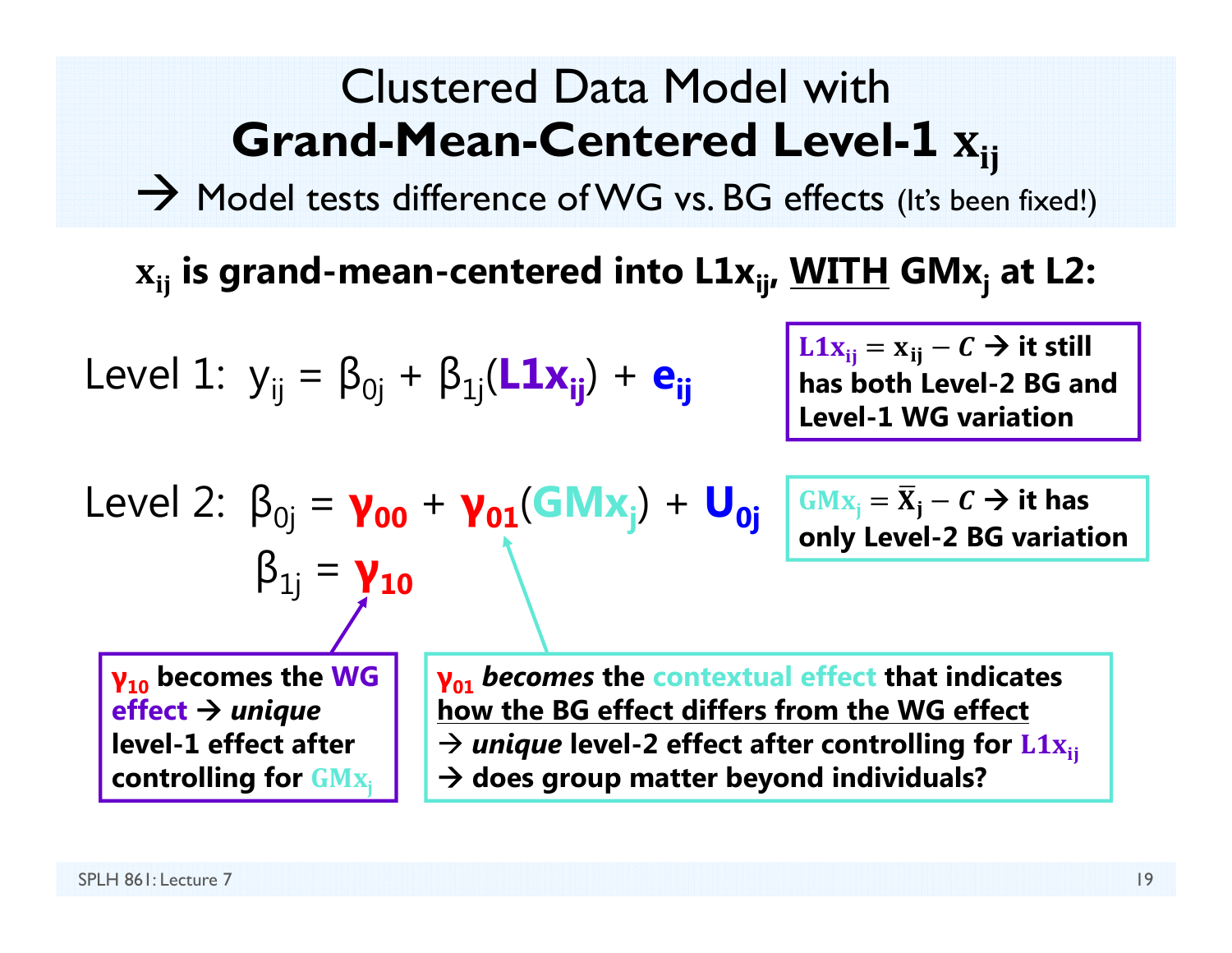**Clustering**

\n**Group-Mean-Centered Level-1** 
$$
x_{ij}
$$

\n $\rightarrow$  WG and BG Effects directly through separate parameters  $x_{ij}$  is group-mean-centered into  $WGx_{ij}$ , with  $GMx_j$  at L2:

\nLevel 1:  $y_{ij} = \beta_{0j} + \beta_{1j}(WGx_{ij}) + e_{ij}$ 

\n $\begin{array}{|c|c|c|c|c|}\n\hline\n & WGx_{ij} = x_{ij} - \overline{x}_j \rightarrow it has only Level-1 WG variation only Level-1 WG variation  $\beta_{1j} = \gamma_{10}$   $\beta_{1j} = \gamma_{10}$ \n$ 

\n $\gamma_{10} = WG \text{ main}$ 

\n $\beta_{1j} = \gamma_{10}$ 

\n $\gamma_{20} = WG \text{ main}$ 

\n $\gamma_{21} = \beta_{12} \text{ main effect of having more } \overline{x}_i \text{ than others, then others, and the group is given by the following more  $\overline{x}_i$  that is level (WG=L1, BG=L2)$ 

\n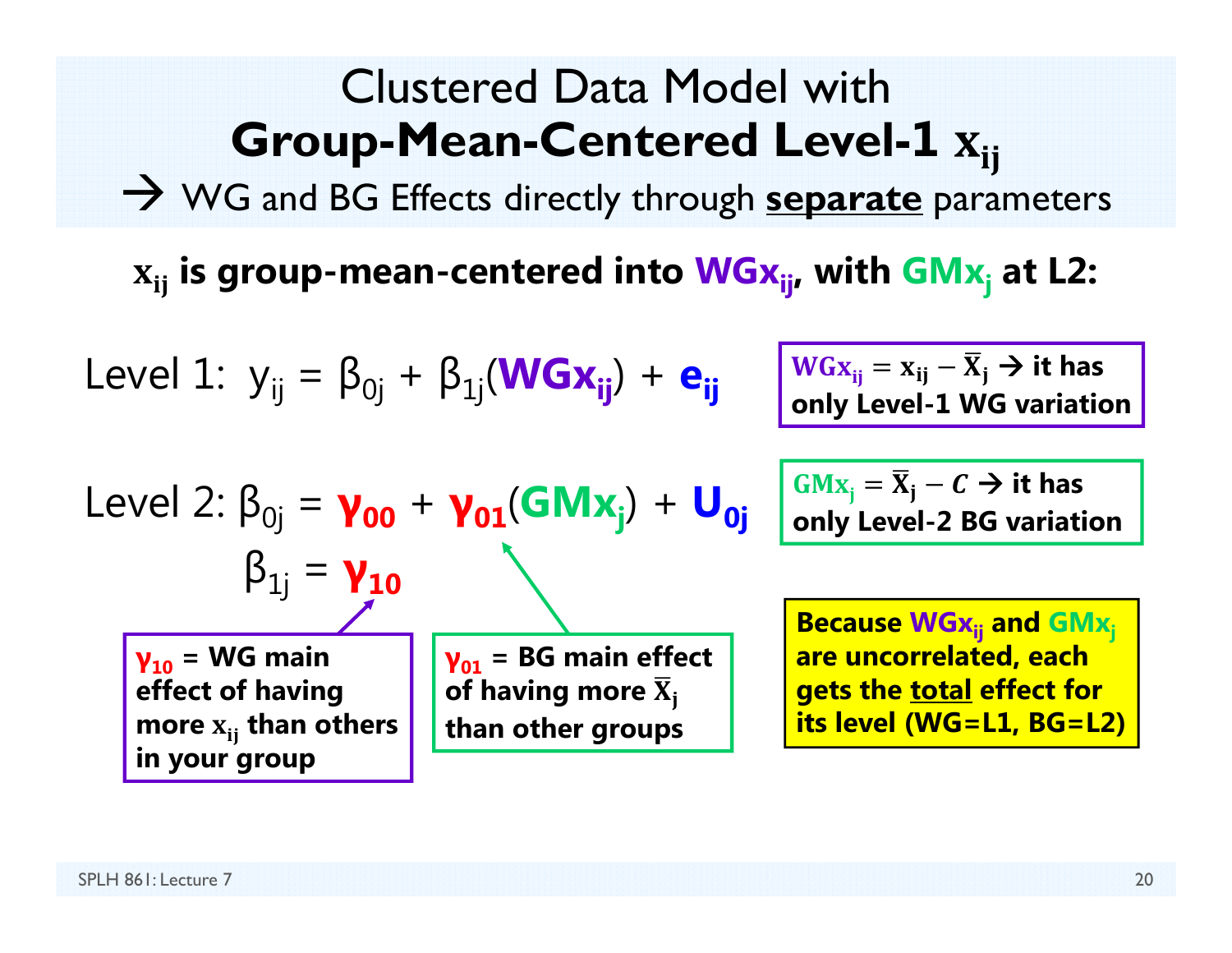# Why the Difference? Remember Regular Old Regression?

- •• In this model:  $Y_i = \beta_0 + \beta_1(X_{1i}) + \beta_2(X_{2i}) + e_i$
- If  $X_{1i}$  and  $X_{2i}$  **ARE NOT** correlated:
	- $\mathcal{P}_1$  is **ALL the relationship** between  $X_{1i}$  and  $Y_{i}$
	- $~$   $~$   $\beta_2$  is <code>ALL</code> the relationship <code>between</code>  $X_{2i}$  and  $Y_i$
- If  $X_{1i}$  and  $X_{2i}$  **ARE** correlated:
	- $\,\mathcal{P}_1$  is **different than** the full relationship between  $X_{1i}$  and  $Y_i$ 
		- "Unique" effect of  $X_{1i}$  *controlling for*  $X_{2i}$  *or holding*  $X_{2i}$  *constant*
	- $~\overline{\phantom{a}}$   $~\beta_2$  is **different than** the full relationship between  $\mathsf{X}_{2\mathsf{i}}$  and  $\mathsf{Y}_{\mathsf{i}}$ 
		- "Unique" effect of  $X_{2i}$  *controlling for*  $X_{1i}$  *or holding*  $X_{1i}$  *constant*
- •Hang onto that idea…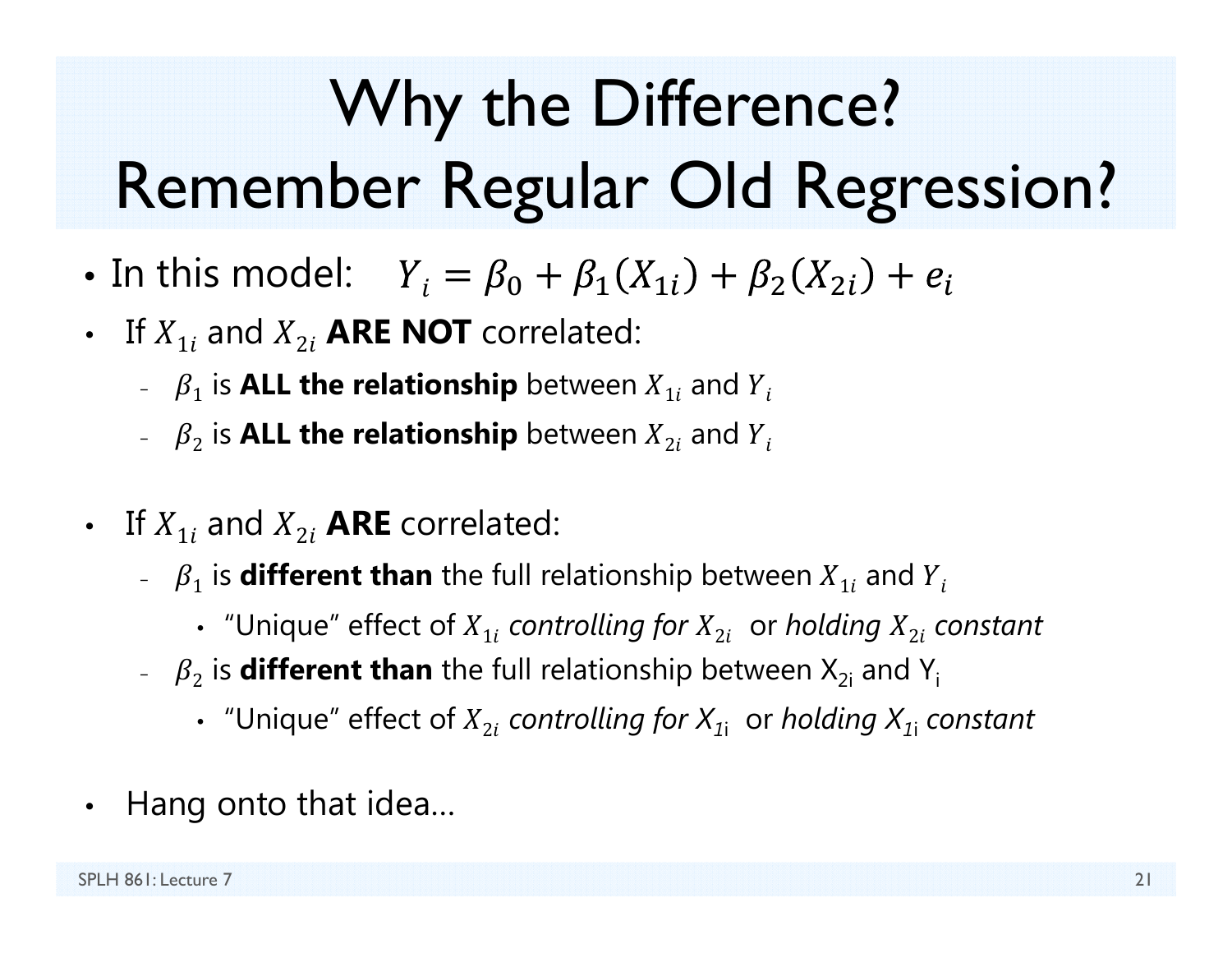## Why the Difference? Group-MC vs. Grand-MC Variable for Level-1 Predictors

| <b>Level 2</b>                                                                                                 |                              | <b>Original</b>                                                                                            | <b>Group-MC Level 1</b>                                                                                                | <b>Grand-MC Level 1</b> |
|----------------------------------------------------------------------------------------------------------------|------------------------------|------------------------------------------------------------------------------------------------------------|------------------------------------------------------------------------------------------------------------------------|-------------------------|
| $\overline{\mathbf{X}}_i$                                                                                      | $GMx_i = \overline{X}_i - 5$ | $X_{ij}$                                                                                                   | $WGx_{ij} = x_{ij} - X_i$                                                                                              | $L1x_{ij} = x_{ij} - 5$ |
| $\overline{\mathbf{3}}$                                                                                        | $-2$                         | 2 <sup>1</sup>                                                                                             | $-1$                                                                                                                   | $-3$                    |
| $\overline{\mathbf{3}}$                                                                                        | $-2$                         |                                                                                                            |                                                                                                                        |                         |
|                                                                                                                |                              | 6                                                                                                          | $-1$                                                                                                                   |                         |
| 7                                                                                                              |                              | 8                                                                                                          |                                                                                                                        |                         |
| Same GMx <sub>i</sub> goes into<br>the model using either<br>way of centering the<br>level-1 variable $x_{ii}$ |                              | Using <b>Group-MC</b> ,<br>$WGx_{ii}$ has NO level-2<br>BG variation, so it is not<br>correlated with GMx, | Using <b>Grand-MC</b> , $L1x_{ii}$<br>STILL has level-2 BG<br>variation, so it is STILL<br><b>CORRELATED with GMx.</b> |                         |

So the effects of GMx<sub>i</sub> and L1x<sub>ii</sub> when included together under Grand-MC **will be different than their effects would be if they were by themselves…**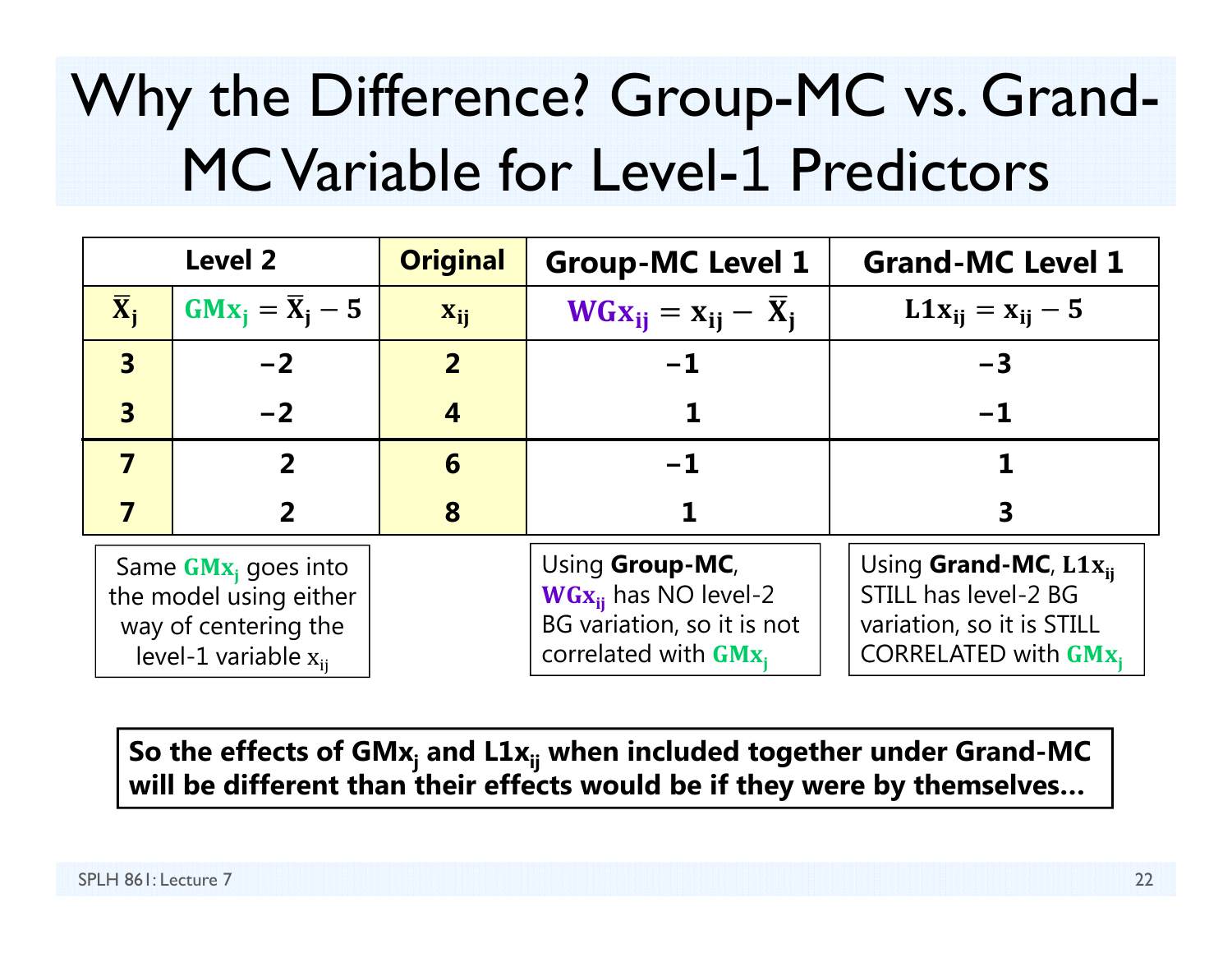### Group-MC and Grand-MC Models are Equivalent Given a Fixed Level-1 Main Effect Only

| Group-MC:                                                                                                | WGx <sub>ij</sub> = x <sub>ij</sub> - GMx <sub>j</sub>      |
|----------------------------------------------------------------------------------------------------------|-------------------------------------------------------------|
| Level-1:                                                                                                 | $y_{ij} = \beta_{0j} + \beta_{1j}(x_{ij} - GMx_j) + e_{ij}$ |
| Level-2:                                                                                                 | $\beta_{0j} = \gamma_{00} + \gamma_{01}(GMx_j) + U_{0j}$    |
| $\beta_{1j} = \gamma_{10}$                                                                               |                                                             |
| $\gamma_{ij} = \gamma_{00} + \gamma_{01}(GMx_j) + \gamma_{10}(x_{ij} - GMx_j) + U_{0j} + e_{ij}$         |                                                             |
| $\gamma_{ij} = \gamma_{00} + (\gamma_{01} - \gamma_{10})(GMx_j) + \gamma_{10}(x_{ij}) + U_{0j} + e_{ij}$ |                                                             |
| $\gamma_{ij} = \gamma_{00} + (\gamma_{01} - \gamma_{10})(GMx_j) + \gamma_{10}(x_{ij}) + U_{0j} + e_{ij}$ |                                                             |
| Grand-MC:                                                                                                | $L1x_{ij} = x_{ij}$                                         |
| Level-1:                                                                                                 | $y_{ij} = \beta_{0j} + \beta_{1j}(x_{ij}) + e_{ij}$         |
| Level-2:                                                                                                 | $\beta_{0j} = \gamma_{00} + \gamma_{01}(GMx_j) + U_{0j}$    |
| $\beta_{1j} = \gamma_{10}$                                                                               |                                                             |
| $\gamma_{2j} = \gamma_{00} + \gamma_{01}(GMx_j) + \gamma_{10}(x_{ij}) + U_{0j} + e_{ij}$                 |                                                             |

SPLH 861: Lecture 7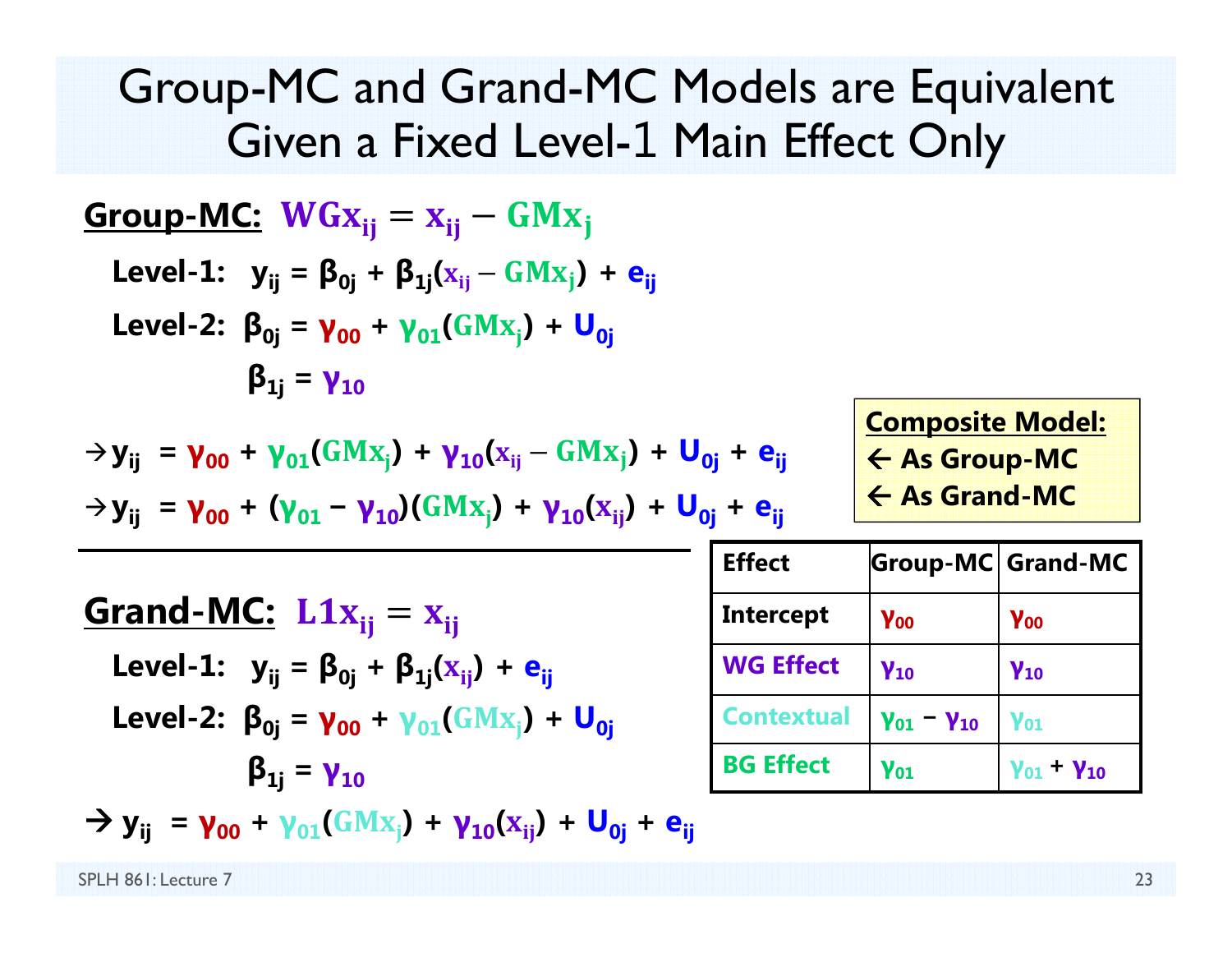### Variance Accounted For By Level-2 Predictors

#### • **Fixed effects of level 2 predictors** *by themselves***:**

- Level-2 (BG) main effects reduce level-2 (BG) random intercept variance
- Level-2 (BG) interactions also reduce level-2 (BG) random intercept variance
- • **Fixed effects of** *cross-level interactions* **(level 1\* level 2):**
	- $\triangleright$  If the interacting level-1 predictor is  $\overline{\text{random}}$ , any cross-level interaction with it will reduce its corresponding level-2 BG random slope variance (that line's U)
	- $\triangleright$  If the interacting level-1 predictor <u>not random</u>, any cross-level interaction with it will reduce the level-1 WG residual variance instead
		- This is because the level-2 BG random slope variance would have been created by decomposing the level-1 residual variance in the first place
		- The level-1 effect would then be called "**systematically varying**" to reflect a compromise between "fixed" (all the same) and "random" (all different)—it's not that each group needs their own slope, but that the slope varies systematically across groups as a function of a known group predictor (and not otherwise)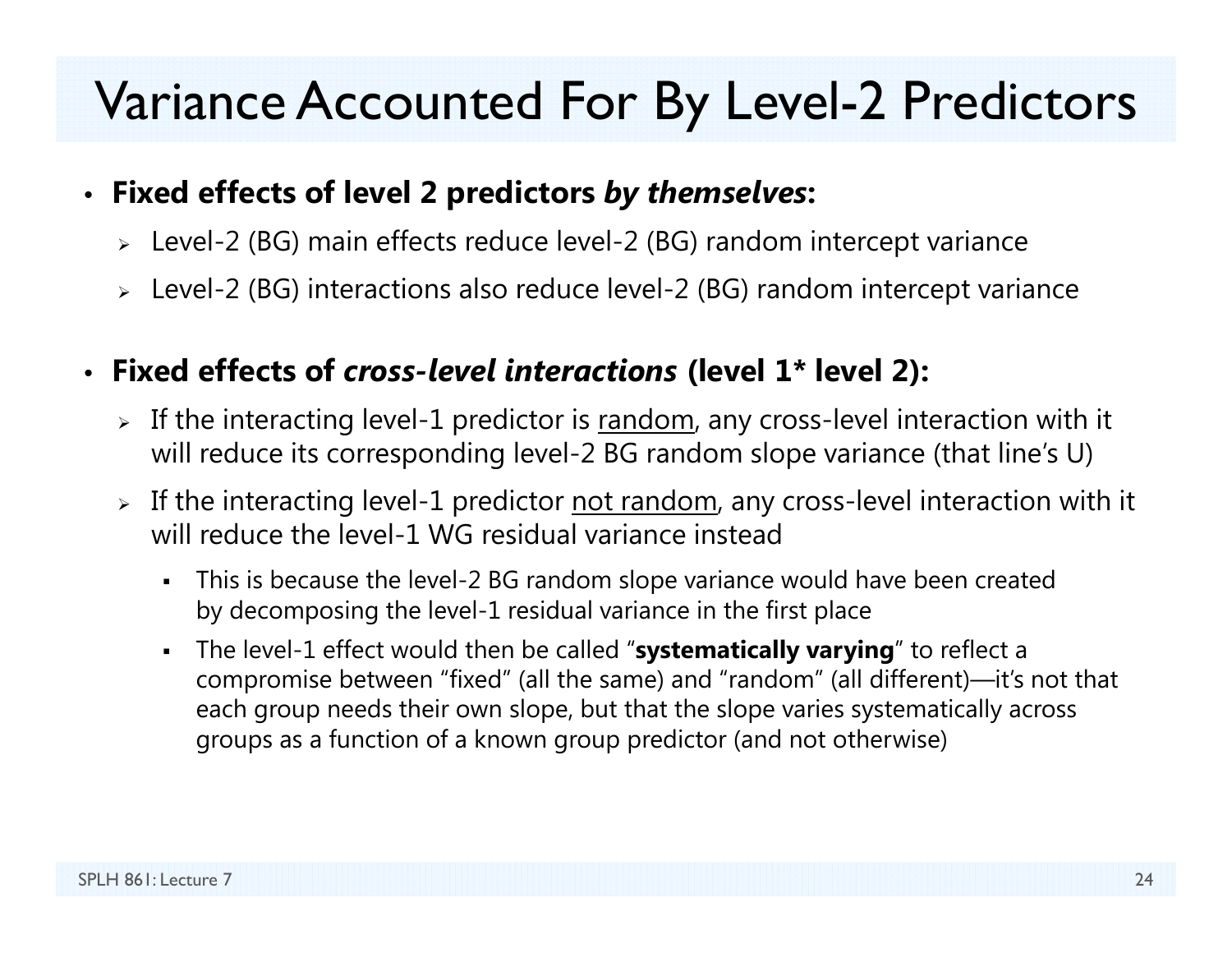### Variance Accounted For By Level-1 Predictors

#### • **Fixed effects of level 1 predictors** *by themselves***:**

- Level-1 (WG) main effects reduce Level-1 (WG) residual variance
- Level-1 (WG) interactions also reduce Level-1 (WG) residual variance

#### • **What happens at level 2 depends on what kind of variance the level-1 predictor has:**

- $\triangleright$  If the level-1 predictor ALSO has level-2 variance (e.g., Grand-MC predictors), then its level-2 variance will also likely reduce level-2 random intercept variance
- $\triangleright$  If the level-1 predictor DOES NOT have level-2 variance (e.g., Group-MC predictors), then its reduction in the level-1 residual variance will cause an INCREASE in level-2 random intercept variance
	- Same thing happens with Grand-MC level-1 predictors, but you don't generally see it
- $\triangleright$   $\,$  It's just an artifact that the estimate of true random intercept variance is:

True  $\tau^{\scriptscriptstyle\mathcal{L}}_\mathsf{U}$  $^2_\mathrm{U_0}$ = observed τ $^2_\mathrm{U}$ 2<br>Սօ —  $\sigma_{\rm e}$ మ п  $\rightarrow$  so if only  $\sigma_{\rm e}^2$  $_{\rm e}^2$  decreases,  $\tau_{\rm U}^2$  $_{\rm U_{\rm 0}}^{2}$  increases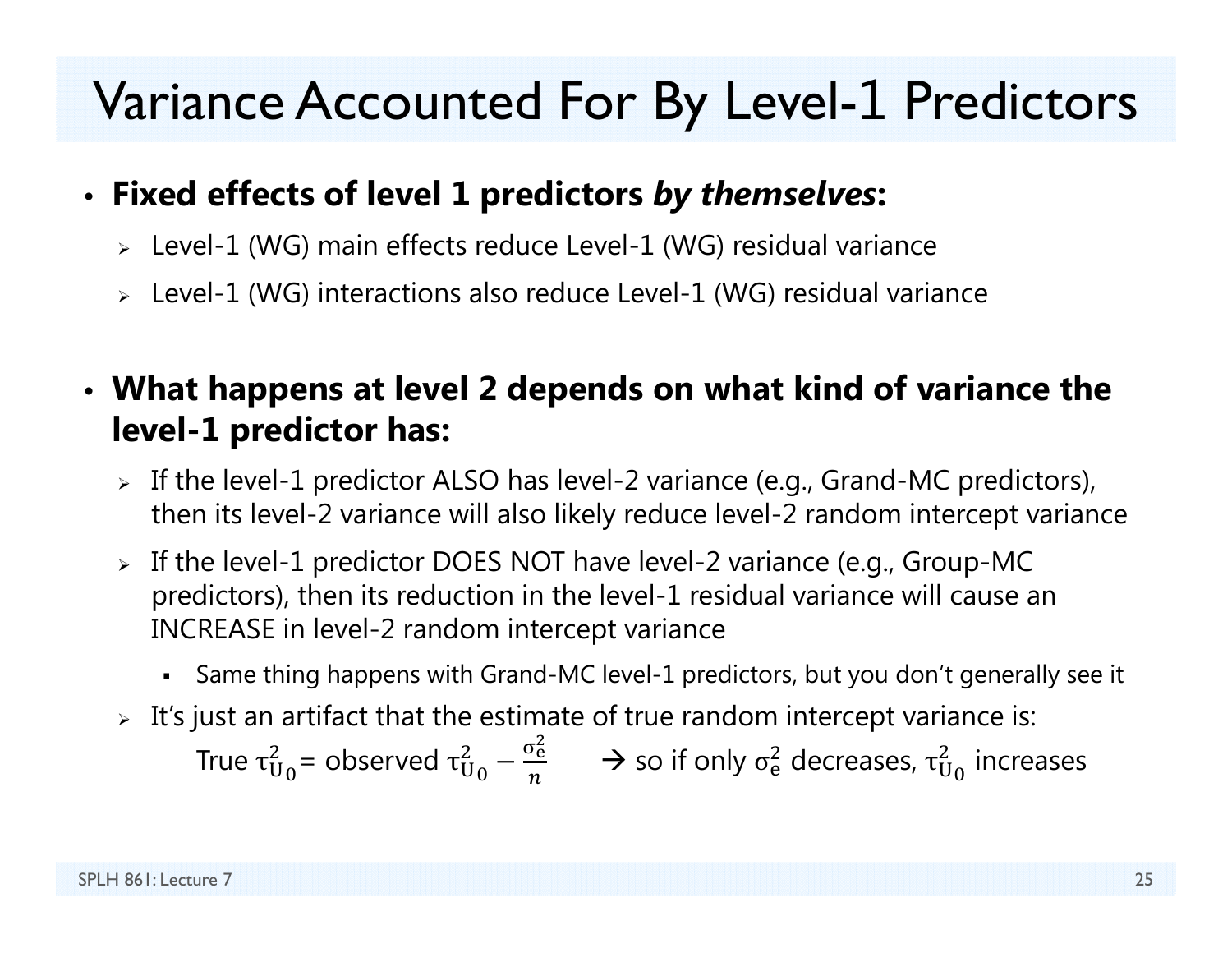## The Joy of Interactions Involving Level-1 Predictors

- Must consider interactions with both its BG and WG parts:
- •• Example: Does the effect of employee motivation (x<sub>ij</sub>) on employee performance<br>interact with type of business (for profit or non-profit; Type<sub>j</sub>)?
- $\bullet$  Group-Mean-Centering:
	- $\triangleright$   $\mathbf{WGx_{ij}} * \mathbf{Type_j} \rightarrow$  Does the WG motivation effect differ between business types?
	- ⊳ **GMx<sub>i</sub> \* Type<sub>j</sub> →** Does the BG motivation effect differ between business types?
		- Г Moderation of total group motivation effect (not controlling for individual motivation)
		- Г If forgotten, then  $Type_i$  moderates the motivation effect only at level 1 (WG, not BG)
- • Grand-Mean-Centering:
	- $\triangleright$   $\;\mathbf{L1x_{ij}}*\mathbf{Type_{j}}\to\mathsf{Does}$  the WG motivation effect differ between business types?
	- > GMx<sub>j</sub> \* Type<sub>j</sub> → Does the *contextual* motivation effect differ b/t business types?
		- Moderation of incremental group motivation effect controlling for employee motivation (moderation of the "boost" in group performance from working with motivated people)
		- Г If forgotten, then although the level-1 main effect of motivation has been un-smushed via the main effect of  $\mathbf{G}\mathbf{M}\mathbf{x}_{\mathsf{j}}$ , the interaction of  $\mathbf{L}\mathbf{1}\mathbf{x}_{\mathsf{i}\mathsf{j}}* \mathbf{T}\mathbf{y}\mathbf{p}\mathbf{e}_{\mathsf{j}}$  would still be smushed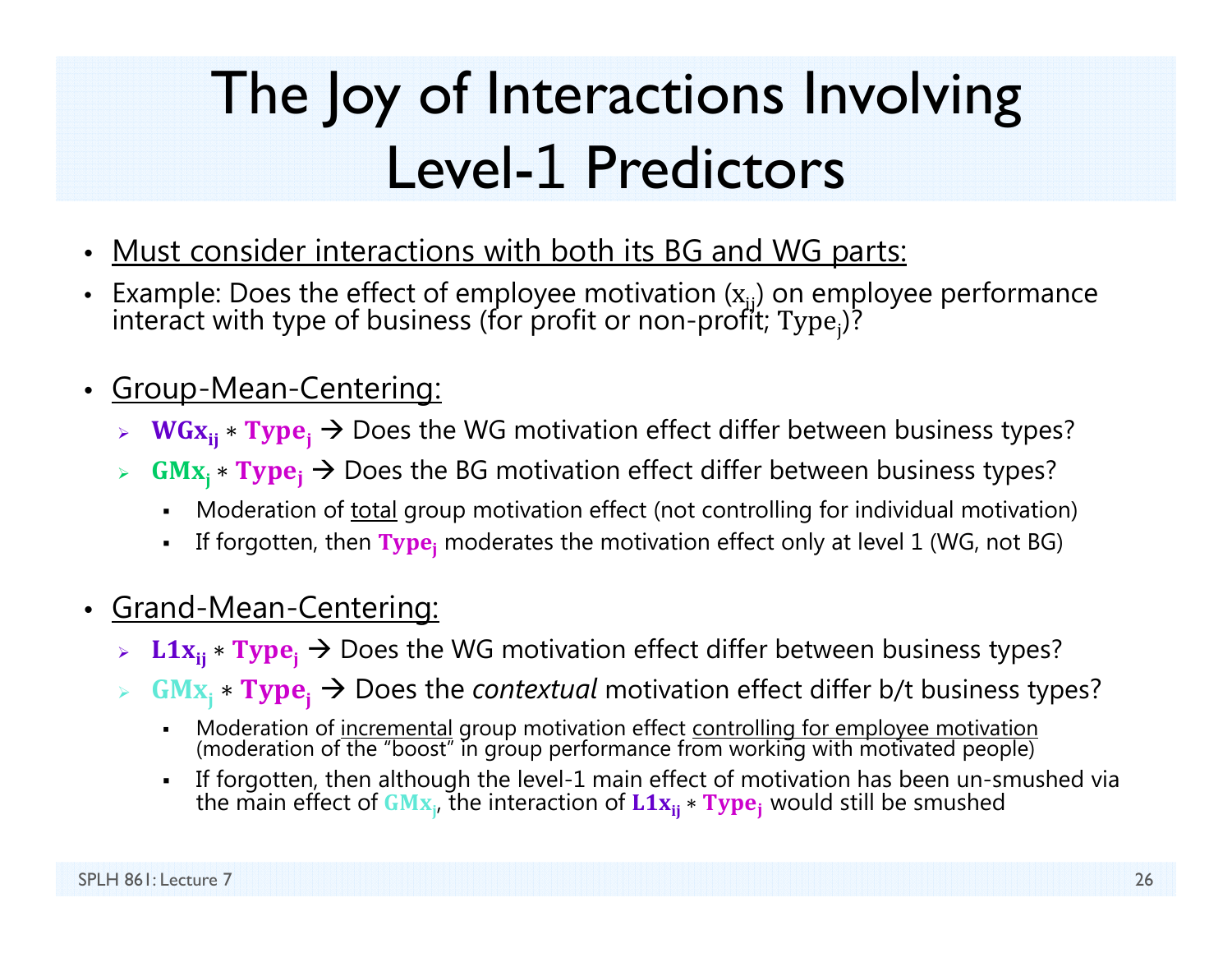Interactions with Level-1 Predictors: Example: Employee Motivation  $\rm (x_{ij})$  by Business Type  $\rm (Type_{\it j})$ 

**Group-MC:** 
$$
WGx_{ij} = x_{ij} - GMx_j
$$

\nLevel-1:  $y_{ij} = \beta_{0j} + \beta_{1j}(x_{ij} - GMx_j) + e_{ij}$ 

\nLevel-2:  $\beta_{0j} = \gamma_{00} + \gamma_{01}(GMx_j) + \gamma_{02}(Type_j) + \gamma_{03}(Type_j)(GMx_j) + U_{0j}$ 

\n $\beta_{1j} = \gamma_{10} + \gamma_{11}(Sex_j)$ 

**Composite: y<sub>ij</sub> = γ<sub>00</sub> + γ<sub>01</sub>(GMx<sub>j</sub>) + γ<sub>10</sub>(x<sub>ij</sub> – GMx<sub>j</sub>) + U<sub>0j</sub> + e<sub>ij</sub>** + **γ**<sub>02</sub>(Type<sub>j</sub>) + γ<sub>03</sub>(Type<sub>j</sub>)(GMx<sub>j</sub>) + γ<sub>11</sub>(Type<sub>j</sub>)(x<sub>ij</sub> – GMx<sub>j</sub>)

### ܒܑܠۺ **:MC-Grand** ൌ ܒܑܠ

 ${\sf Level\text{-}1:} \quad {\sf y}_{\sf ij} = {\sf \beta}_{\sf 0j} + {\sf \beta}_{\sf 1j} ({\sf x}_{\sf ij}) + {\sf e}_{\sf ij}$ Level-2:  $\beta_{0j}$  =  $\gamma_{00}$  +  $\gamma_{01}$ (GM $\rm{x_{j}}$ ) +  $\gamma_{02}$ (Type<sub>j</sub>) +  $\gamma_{03}$ (Type<sub>j</sub>)(GM $\rm{x_{j}}$ ) + U<sub>0j</sub>  $\beta_{1j} = \gamma_{10} + \gamma_{11}(\text{Type}_j)$ 

**Composite: y<sub>ij</sub> = γ<sub>00</sub> + γ<sub>01</sub>(GMx<sub>j</sub>) + γ<sub>10</sub>(x<sub>ij</sub>) + U<sub>0j</sub> + e<sub>ij</sub>** + **γ**<sub>02</sub>(Type<sub>j</sub>) + γ<sub>03</sub>(Type<sub>j</sub>)(GMx<sub>j</sub>) + **γ<sub>11</sub>(Type**<sub>j</sub>)(x<sub>ij</sub>)

SPLH 861: Lecture 7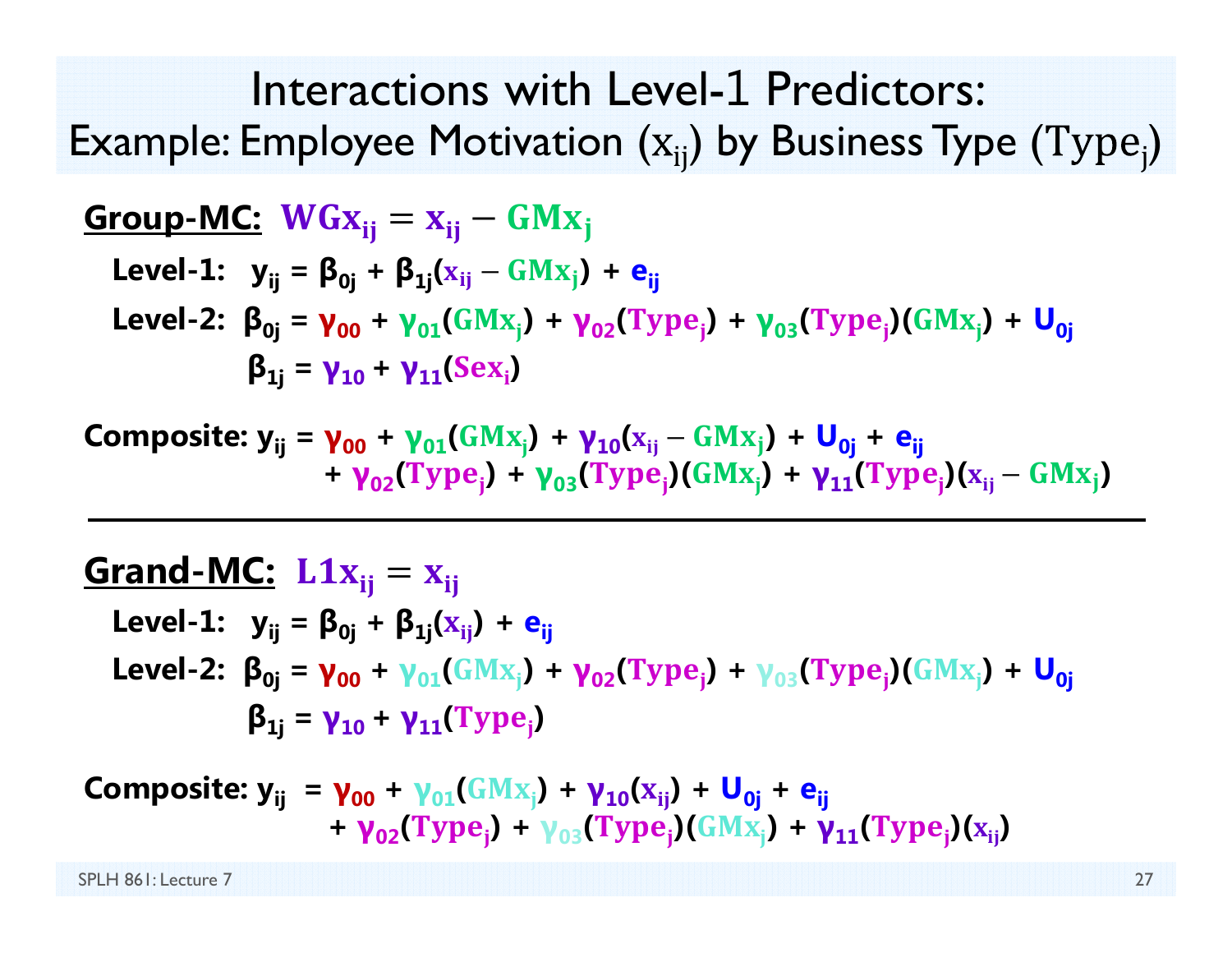### Interactions Involving Level-1 Predictors Belong at Both Levels of the Model

#### **On the left below**  <u>→ Group-MC:</u> WGx<sub>ij</sub> = x<sub>ij</sub> – GMx<sub>j</sub>



### On the right below → Grand-MC: 【1x<sub>ij</sub> = x<sub>ij</sub>

 ${\bf y_{ij}}$  **=**  ${\bf y_{00}}$  +  ${\bf y_{01}}$ (GM ${\bf x_{i}}$ ) +  ${\bf y_{10}}({\bf x_{ij}})$  +  ${\bf U_{0j}}$  +  ${\bf e_{ij}}$ + **γ**<sub>02</sub>(Type<sub>j</sub>) + γ<sub>03</sub>(Type<sub>j</sub>)(GMx<sub>j</sub>) + **γ<sub>11</sub>(Type**<sub>j</sub>)(x<sub>ij</sub>)

After adding an interaction for  $Type_i$ with  $\mathbf{x_{ij}}$ at both levels, then the Group-MC and Grand-MC models are equivalent

**Intercept: γ00 <sup>=</sup> γ00 BG Effect: γ01 = γ01 + γ10Contextual: γ**<sub>01</sub> = **γ**<sub>01</sub> − **γ10 WG Effect: γ10 = γ10 BG\*Type Effect: γ03 <sup>=</sup> γ03 + γ11 Contextual\*Type: γ03 = γ03** − **γ11 Type Effect: γ20= γ20BG\*WG or Contextual\*WG is the same: γ11 <sup>=</sup> γ11**

SPLH 861: Lecture 7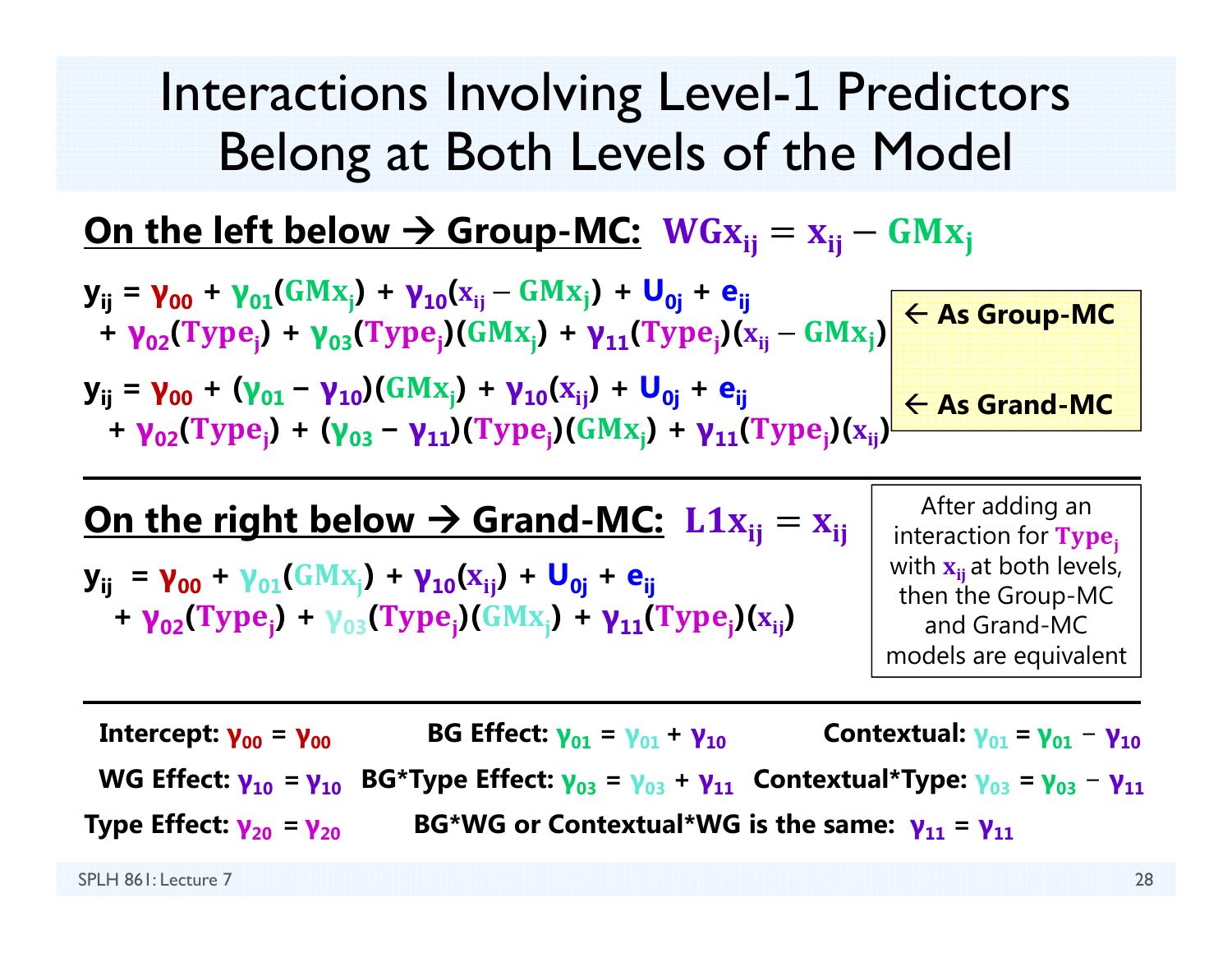### Intra-variable Interactions

- Still must consider interactions with both its BG and WG parts!
- •Example: Does the effect of employee motivation  $(x_{ii})$  on employee performance interact with business group mean motivation (GMx<sub>i</sub>)?
- • Group-Mean-Centering:
	- ܒܑܠ۵܅ ∗ ۵ܒܠۻ Does the WG motivation effect differ by group motivation?
	- $\blacktriangleright$  $GMx_i * GMx_i \rightarrow$  Does the BG motivation effect differ by group motivation?
		- n Moderation of total group motivation effect (not controlling for individual motivation)
		- If forgotten, then  $GMx_i$  moderates the motivation effect only at level 1 (WG, not BG)
- Grand-Mean-Centering:
	- ►  $\;$  L1 $\mathbf{x_{ij}}$   $\ast$  GM $\mathbf{x_j}$   $\to$  Does the WG motivation effect differ by group motivation?
	- ۵ܒܠۻ <sup>∗</sup> ۵ܒܠۻ Does the *contextual* motivation effect differ by group motiv.?
		- Г Moderation of incremental group motivation effect controlling for employee motivation (moderation of the boost in group performance from working with motivated people)
		- Г If forgotten, then although the level-1 main effect of motivation has been un-smushed via the main effect of  $\mathbf{GMx}_{\mathbf{j}}$ , the interaction of  $\mathbf{L1x}_{\mathbf{ij}} * \mathbf{GMx}_{\mathbf{j}}$  would still be smushed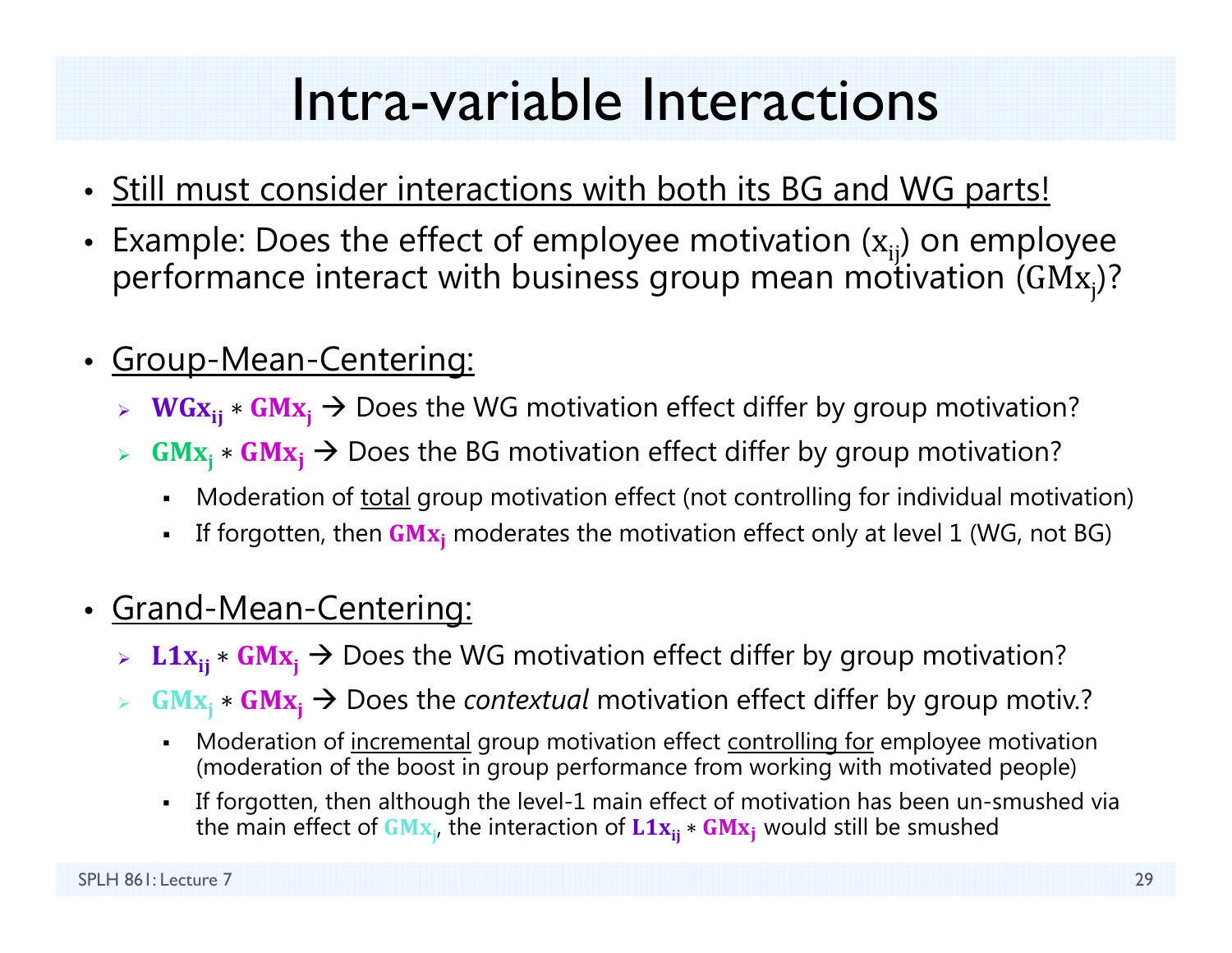### Intra-variable Interactions:

Example: Employee Motivation  $\rm\left(x_{ij}\right)$  by Business Mean Motivation  $\rm\left(GMx_{j}\right)$ 

<u>Group-MC:</u> WGx<sub>ij</sub> = х<sub>ij</sub> − GMx<sub>j</sub>  ${\bf L} {\bf e} {\bf v} {\bf e} {\bf l}$  -  ${\bf 1:}\quad {\bf y_{ij}} = {\bf \beta_{0j}} + {\bf \beta_{1j}} ({\bf x_{ij}} - G{\bf M} {\bf x_j}) + {\bf e_{ij}}$ **Level-2:**  $\beta_{0j}$  =  $\gamma_{00}$  +  $\gamma_{01}$ (GMx<sub>j</sub>) +  $\gamma_{02}$ (GMx<sub>j</sub>)(GMx<sub>j</sub>) + U<sub>0j</sub>  $\beta_{1j} = \gamma_{10} + \gamma_{11}(\text{GMx}_{j})$ 

**Composite: y<sub>ij</sub> = γ<sub>00</sub> + γ<sub>01</sub>(GMx<sub>j</sub>) + γ<sub>10</sub>(x<sub>ij</sub> – GMx<sub>j</sub>) + U<sub>0j</sub> + e<sub>ij</sub> + γ**<sub>02</sub>(GMx<sub>j</sub>)(GMx<sub>j</sub>) + **γ**<sub>11</sub>(GMx<sub>j</sub>)(x<sub>ij</sub> – GMx<sub>j</sub>)

### ܒܑܠۺ **:MC-Grand** ൌ ܒܑܠ

Level-1: 
$$
y_{ij} = \beta_{0j} + \beta_{1j}(x_{ij}) + e_{ij}
$$

\nLevel-2: 
$$
\beta_{0j} = \gamma_{00} + \gamma_{01}(GMx_j) + \gamma_{02}(GMx_j)(GMx_j) + U_{0j}
$$

\n
$$
\beta_{1j} = \gamma_{10} + \gamma_{11}(GMx_j)
$$

**Composite:** 
$$
y_{ij} = \gamma_{00} + \gamma_{01}(GMx_j) + \gamma_{10}(x_{ij}) + U_{0j} + e_{ij}
$$
  
+  $\gamma_{02}(GMx_j)(GMx_j) + \gamma_{11}(GMx_j)(x_{ij})$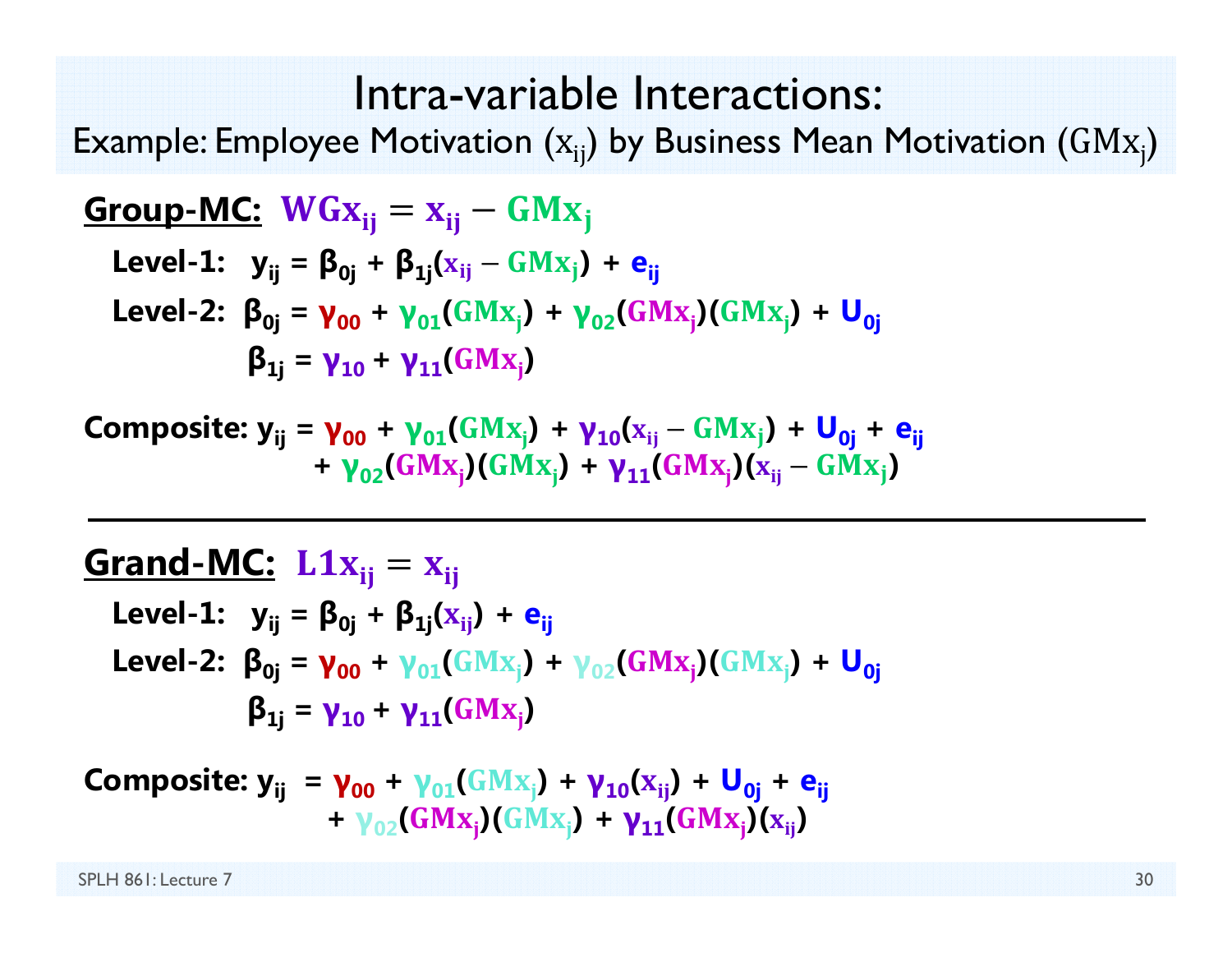### Intra-variable Interactions:

Example: Employee Motivation  $\rm\left(x_{ij}\right)$  by Business Mean Motivation  $\rm\left(GMx_{j}\right)$ 

#### **On the left below**  <u>→ Group-MC:</u> WGx<sub>ij</sub> = x<sub>ij</sub> – GMx<sub>j</sub>

- **y**<sub>ij</sub> = **γ**<sub>00</sub> + **γ**<sub>01</sub>(GMx<sub>j</sub>) + **γ**<sub>10</sub>(x<sub>ij</sub> GMx<sub>j</sub>) + U<sub>0j</sub> + e<sub>ij</sub> **+ γ**<sub>02</sub>(GMx<sub>j</sub>)(GMx<sub>j</sub>) + **γ**<sub>11</sub>(GMx<sub>j</sub>)(x<sub>ij</sub> – GMx<sub>j</sub>)
- **y**<sub>ij</sub> = **γ**<sub>00</sub> + (**γ**<sub>01</sub> − **γ**<sub>10</sub>)(GMx<sub>j</sub>) + **γ**<sub>10</sub>(x<sub>ij</sub>) + U<sub>0j</sub> + e<sub>ij</sub> + (**γ**<sub>02</sub> – **γ**<sub>11</sub>)(GMx<sub>j</sub>)(GMx<sub>j</sub>) + **γ**<sub>11</sub>(GMx<sub>j</sub>)(x<sub>ij</sub>)

 **As Group-MC As Grand-MC**

### On the right below → Grand-MC: 【1x<sub>ij</sub> = x<sub>ij</sub>

 ${\bf y_{ij}}$  =  ${\bf y_{00}}$  +  ${\bf y_{01}}$ (GMx<sub>i</sub>) +  ${\bf y_{10}}$ (x<sub>ij</sub>) +  ${\bf U_{0j}}$  +  ${\bf e_{ij}}$ **+ γ**<sub>02</sub>(GMx<sub>j</sub>)(GMx<sub>j</sub>) + **γ**<sub>11</sub>(GMx<sub>j</sub>)(x<sub>ij</sub>)

After adding an interaction for  $Type_i$ with  $\mathbf{x_{ij}}$ at both levels, then the Group-MC and Grand-MC models are equivalent

**Intercept: γ00 <sup>=</sup> γ00 BG Effect: γ01 = γ01 + γ10c** Contextual:  $γ_{01} = γ_{01}$ **− γ10 WG Effect: γ10 = γ10 BG 2 Effect: γ02 <sup>=</sup> γ02 + γ**<sub>11</sub> **Contextual<sup>2</sup>: <b>γ**<sub>02</sub> = **γ**<sub>02</sub> - **γ**<sub>11</sub> **BG\*WG or Contextual\*WG is the same: γ11 <sup>=</sup> γ11**

SPLH 861: Lecture 7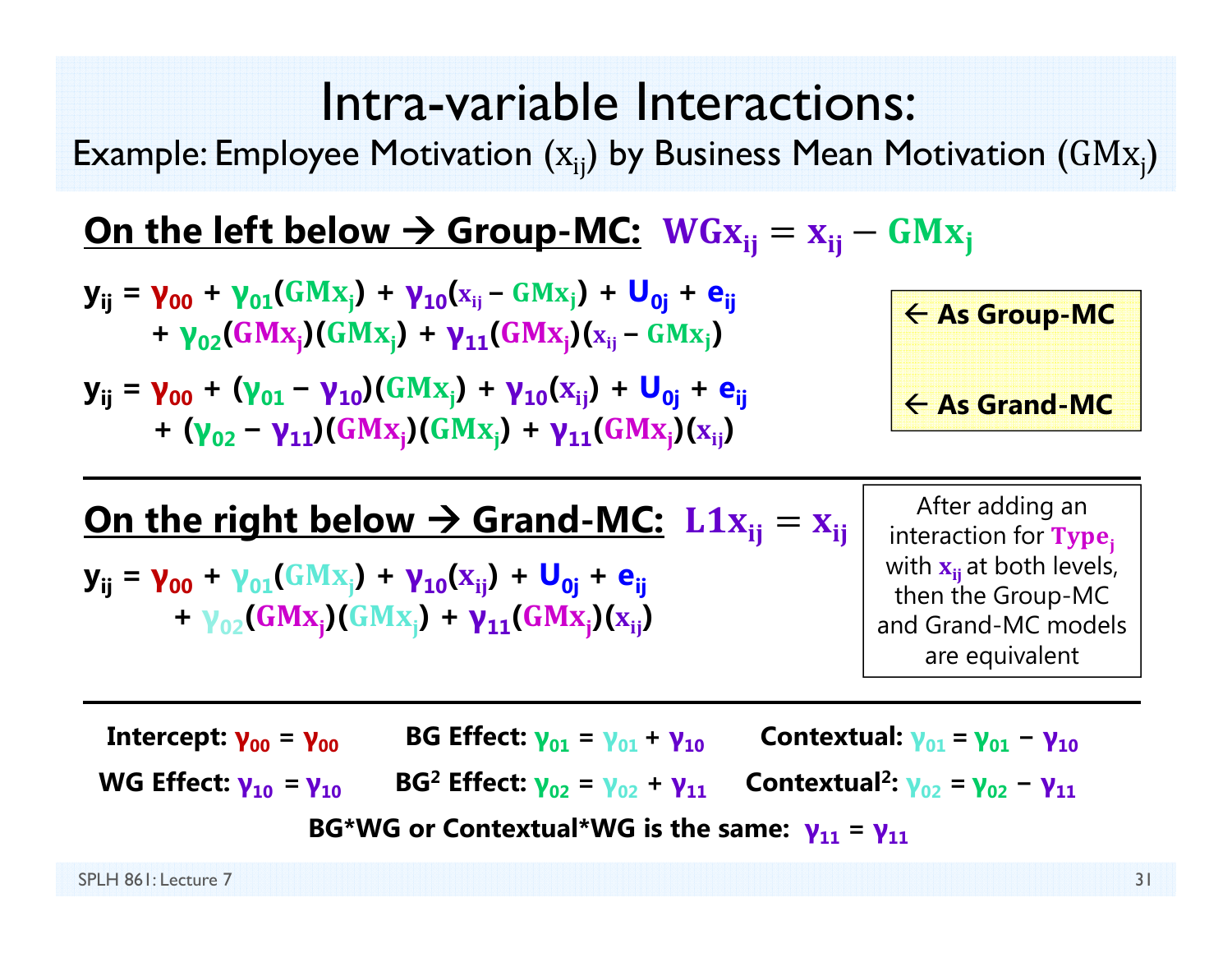When Group-MC ≠ Grand-MC:  
\nRandom Effects of Level-1 Predictors  
\nGroup-MC: 
$$
WGx_{ij} = x_{ij} - GMx_j
$$
  
\nLevel-1:  $y_{ij} = β_{0j} + β_{1j}(x_{ij} - GMx_j) + e_{ij}$   
\nLevel-2:  $β_{0j} = γ_{00} + γ_{01}(GMx_j) + U_{0j}$   
\n $β_{1j} = γ_{10} + U_{1j}$   
\n $\rightarrow y_{ij} = γ_{00} + γ_{01}(GMx_j) + γ_{10}(x_{ij} - GMx_j) + U_{0j} + U_{1j}(x_{ij} - GMx_j) + e_{ij}$   
\n**Grand-MC:** L1x<sub>ij</sub> = x<sub>ij</sub>  
\nLevel-1:  $y_{ij} = β_{0j} + β_{1j}(x_{ij}) + e_{ij}$   
\nLevel-2:  $β_{0j} = γ_{00} + γ_{01}(GMx_j) + U_{0j}$   
\n $β_{1j} = γ_{10} + U_{1j}$   
\n $\rightarrow y_{ij} = γ_{00} + γ_{01}(GMx_j) + γ_{10}(x_{ij}) + U_{0j} + U_{1j}(x_{ij}) + e_{ij}$   
\n $β_{1j} = γ_{10} + U_{1j}$   
\n $\rightarrow y_{ij} = γ_{00} + γ_{01}(GMx_j) + γ_{10}(x_{ij}) + U_{0j} + U_{1j}(x_{ij}) + e_{ij}$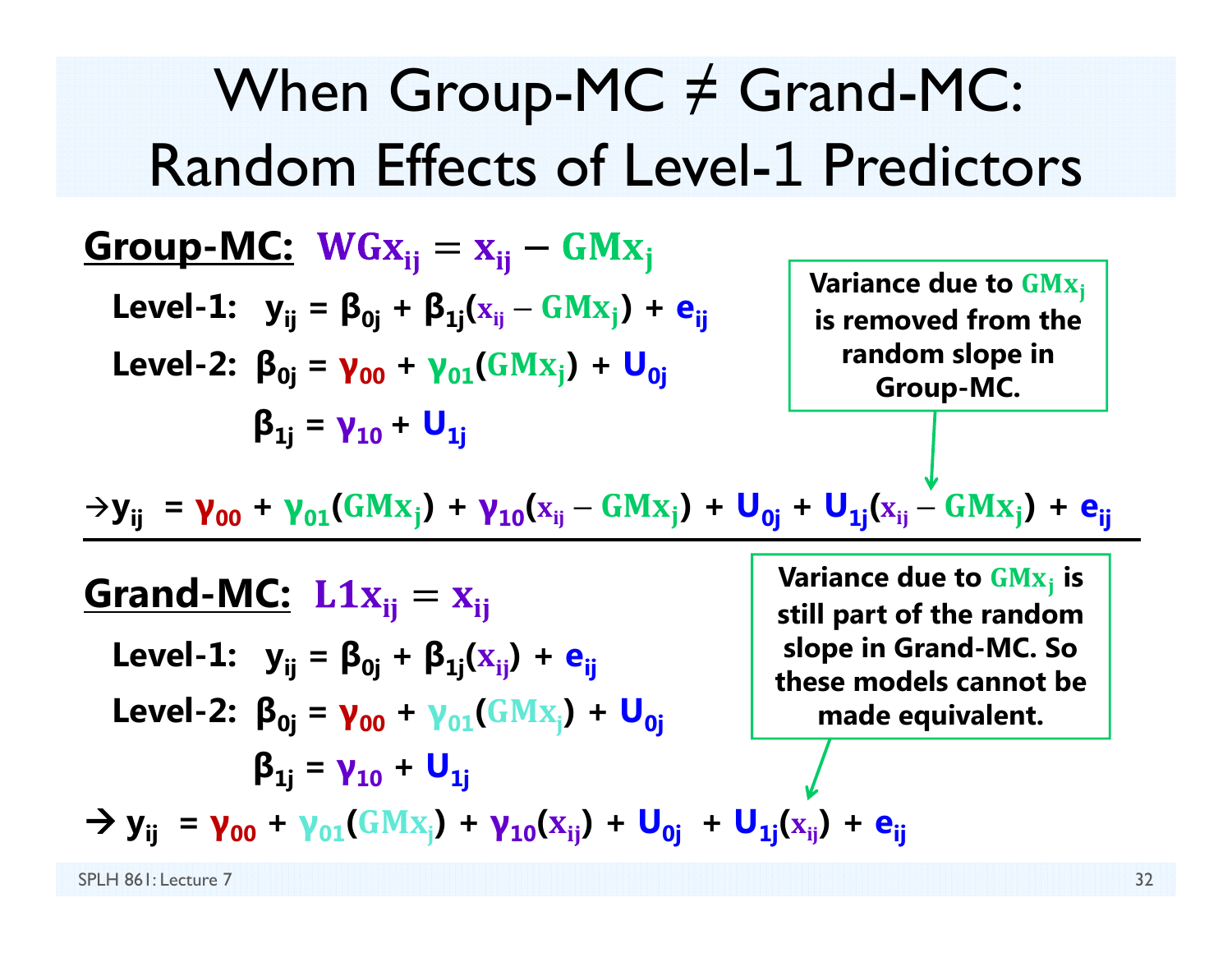## Random Effects of Level-1 Predictors

- **Random intercepts** mean different things under each model:
	- > Croup-MC → Group differences at WGx<sub>ij</sub> =0 (that every group has)
	- > Crand-MC → Group differences at L1x<sub>ij</sub>=0 (that not every group will have)
- **Differential shrinkage of the random intercepts** results from differential reliability of the intercept data across models:
	- $\triangleright$  Group-MC  $\rightarrow$  Won't affect shrinkage of slopes unless highly correlated
	- $\triangleright$  Grand-MC  $\rightarrow$  Will affect shrinkage of slopes due to forced extrapolation
- As a result, the **random slope variance may be smaller** under Grand-MC than under Group-MC
	- $\triangleright$  Problem worsens with greater ICC of level-1 predictor (more extrapolation)
	- Anecdotal example was presented in Raudenbush & Bryk (2002; chapter 5)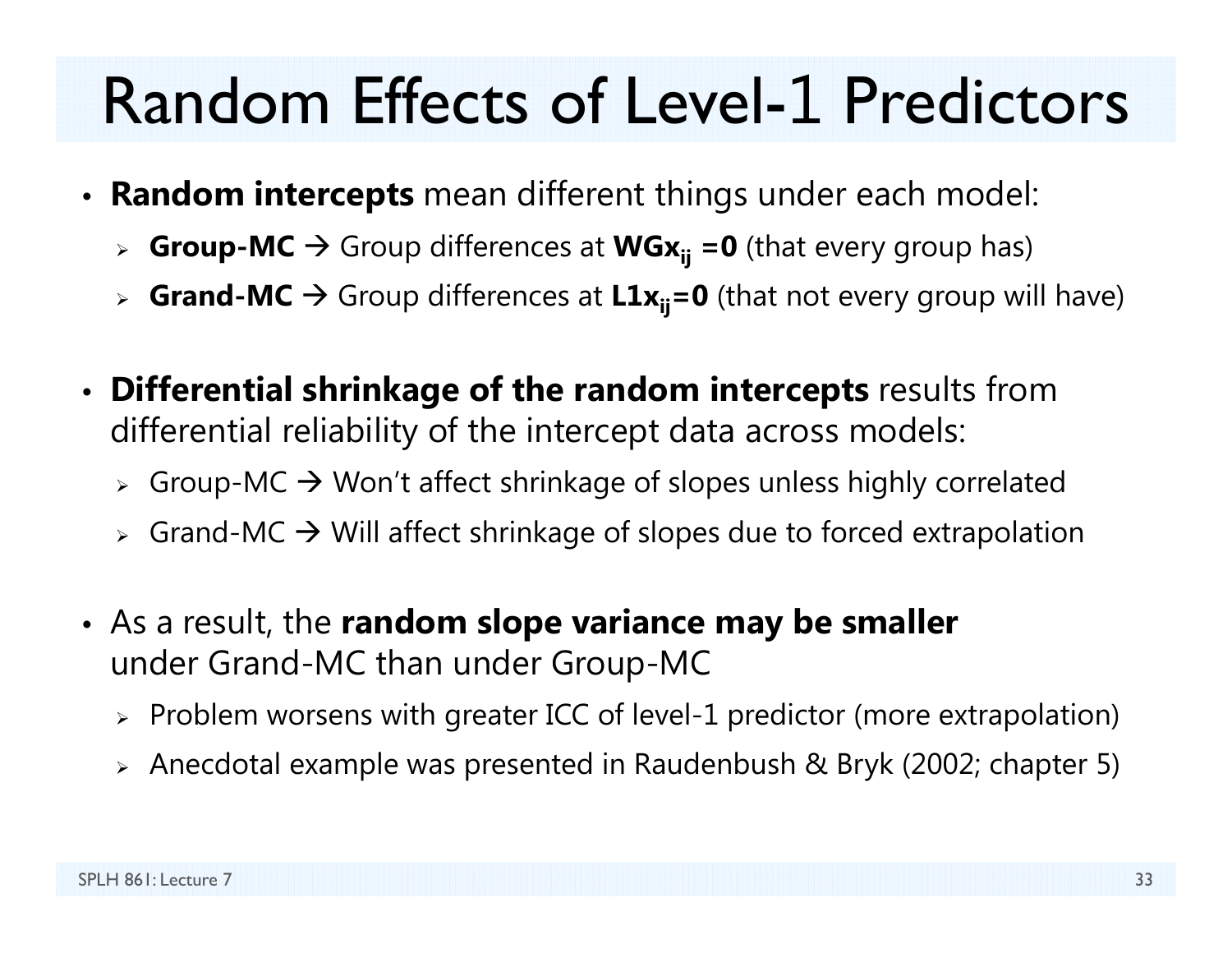## Bias in Random Slope Variance